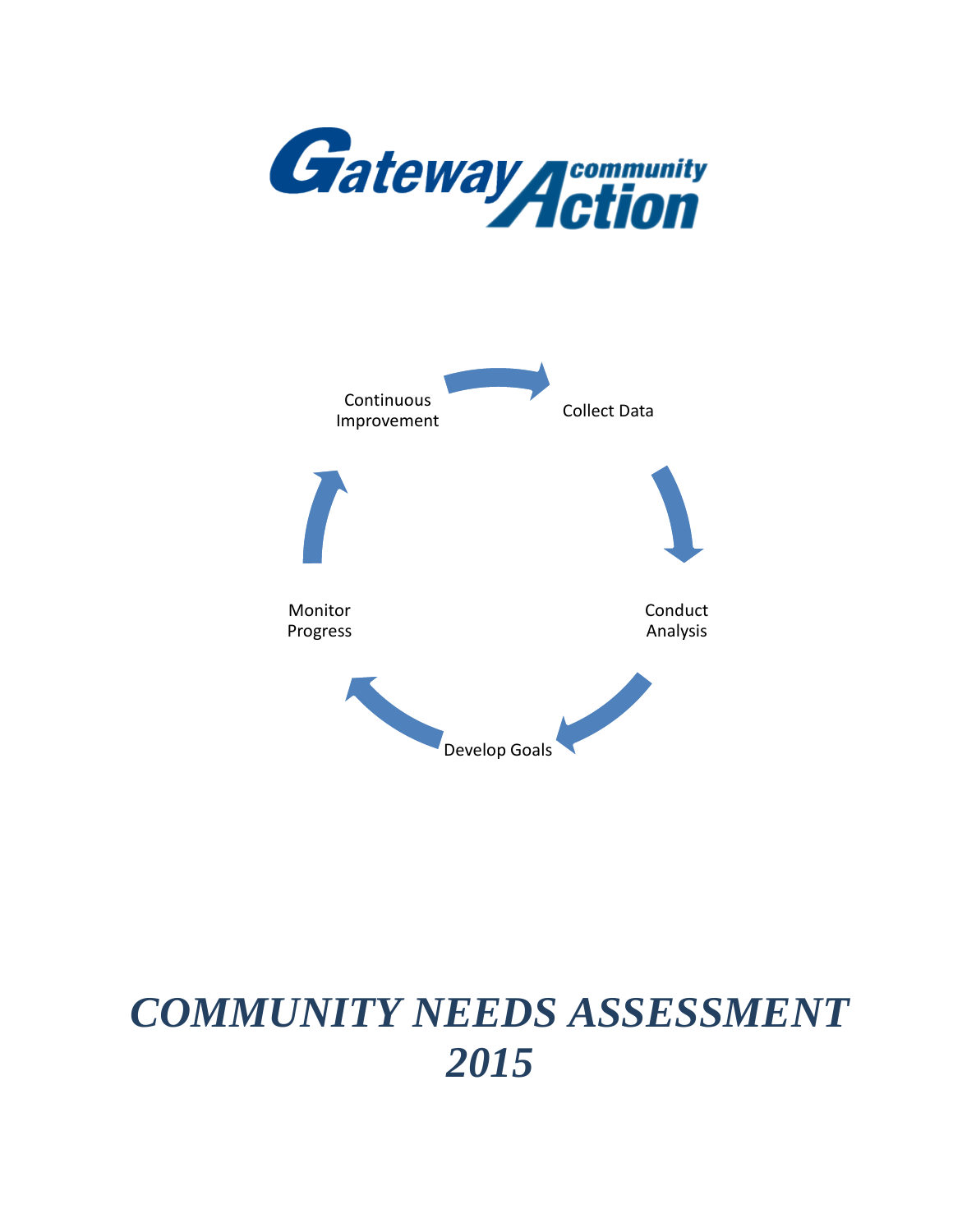# **TABLE OF CONTENTS**

- Introduction
- Executive Summary
- Findings
- Demographics
- Housing
- Education
- Income and Employment
- Transportation
- Health
- Children & Families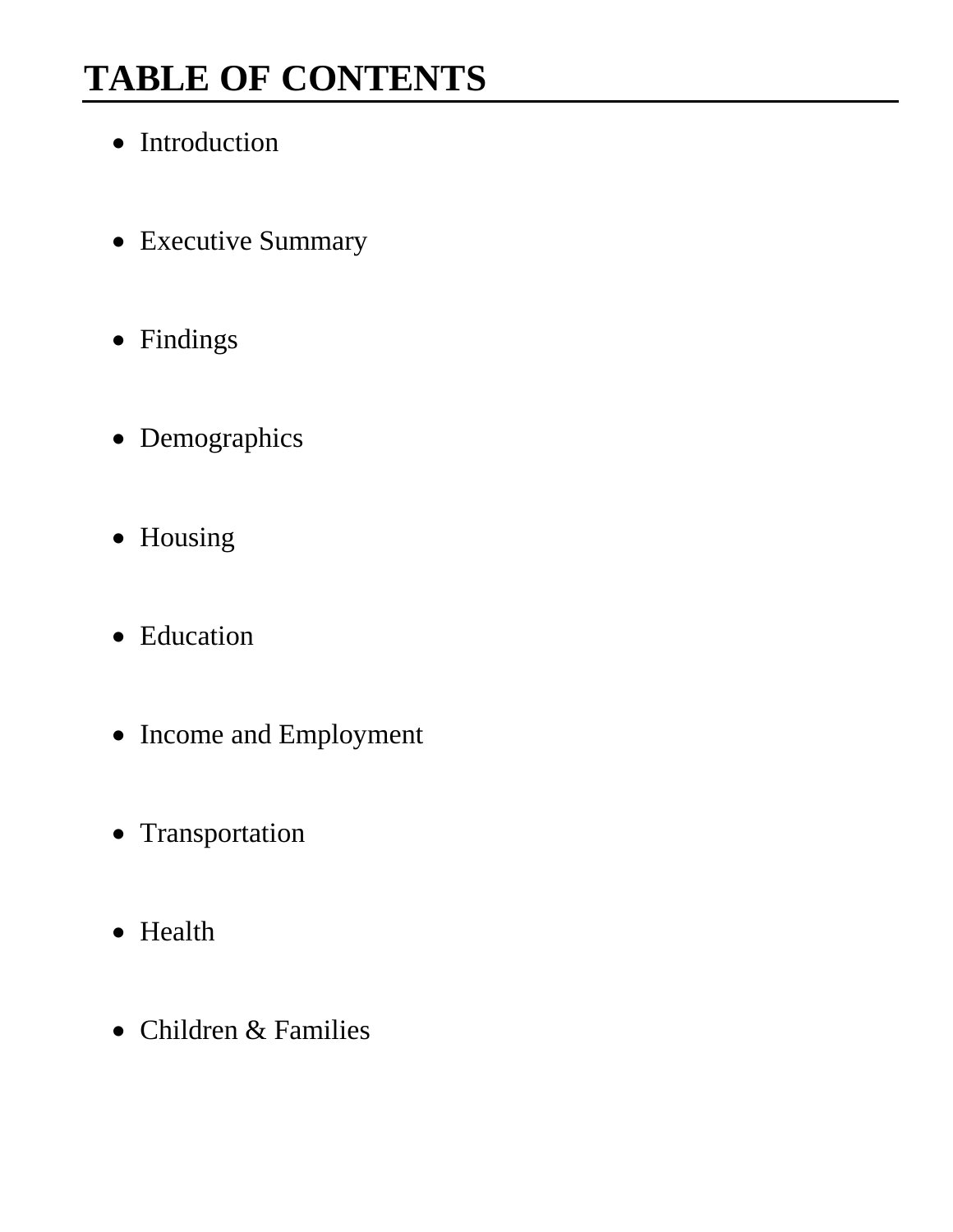## *Introduction*

*Gateway Community Services Organization, Inc., (DBA: Gateway Community Action and is identified throughout this document as Gateway), conducts a community assessment on a triennial basis and reviews the document in the two years between to determine if substantial changes have occurred that require revisions or updates. This community assessment encompasses information gathered from three major aspects.*

- *1. Census or Most Recent Data Available*
- *2. Surveys*
- *3. Internal Data*

*These three areas of information are analyzed and utilized in the designing and refining of programs, documenting local unmet needs and providing the data needed to improve the systems that impact our targeted clientele.* 

*This document is utilized during routine refunding applications and assists in alerting staff and governing body members when additional funding is needed to meet agency and program needs.*

*The Community Needs Assessment serves as a guide and index of information that drives program planning and implementation.*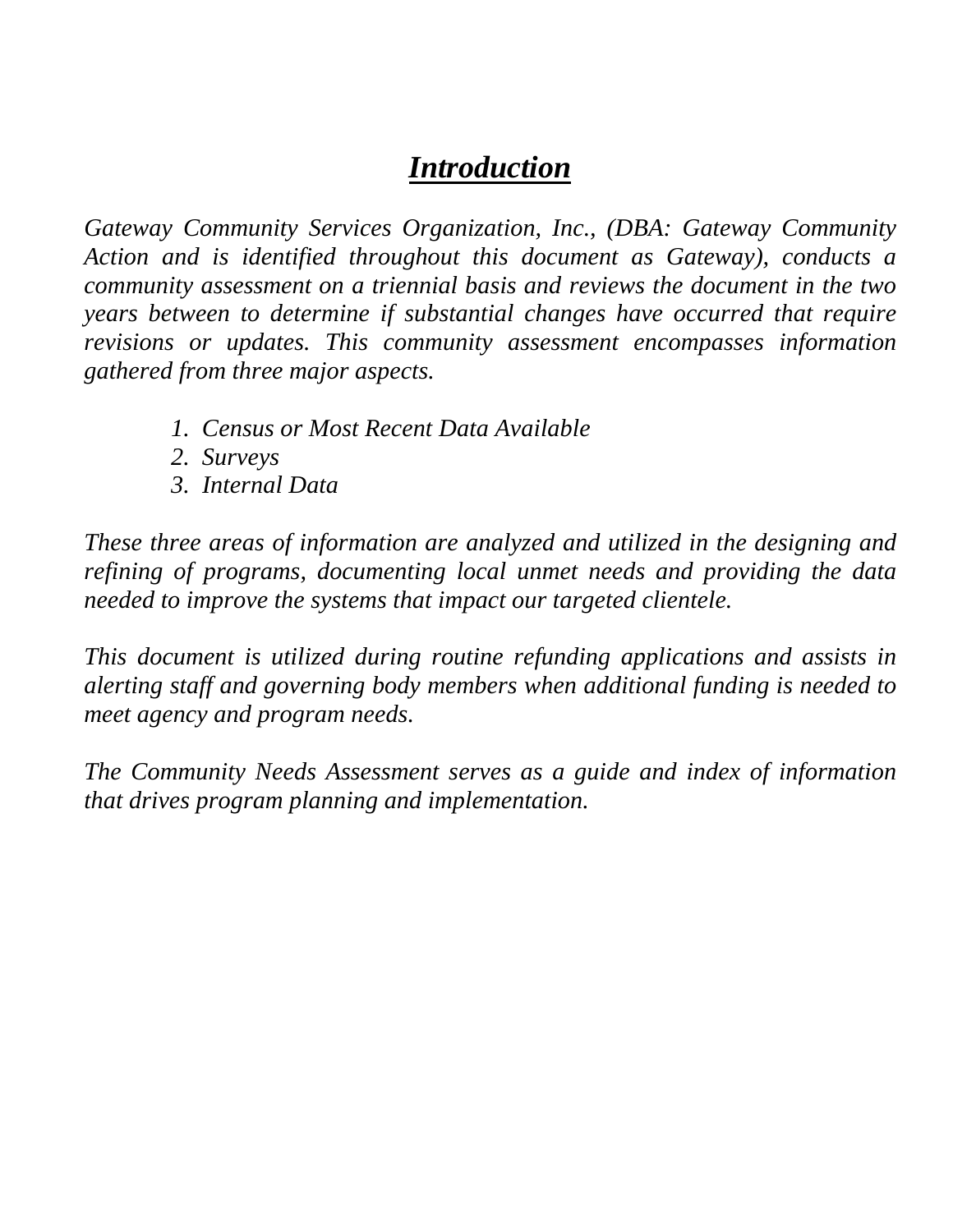## *Executive Summary*

We just enjoyed the completion of a three-year business plan. Due to a cohesive and determined team approach, we were able to realize our goals. Those accomplishments provided the framework for our next three years.

We located the most updated and relevant data available to us. The most recent data helps us understand the uniqueness of each county we serve, make decisions that are grounded in knowledge, and keep our finger on the pulse of community trends. The following pages are representative of our 2014-2015 updates and the findings as a result of the data.

Our business plan, developed using this assessment data along with a myriad of other information, articulates short term and long range goals. Through this triennial update, we established new goals that build upon and enhance those we have previously accomplished.

We sought involvement from all stake holders, governing body, staff, community partners, and clients, in order to gain a holistic perspective and tailor our goals to meet the diverse needs and expectations of all parties involved. The assessment data coupled with our business plan allows us to evaluate, track progress, and accurately report both internally and externally. Our systems and processes ensure we are receptive to the voices of our stakeholders and continually adapt to the ever-changing needs of our clients.

We are appreciative to the Social Work Department at Morehead State University for their role in analyzing our data to provide an educated, unique, and third person perspective.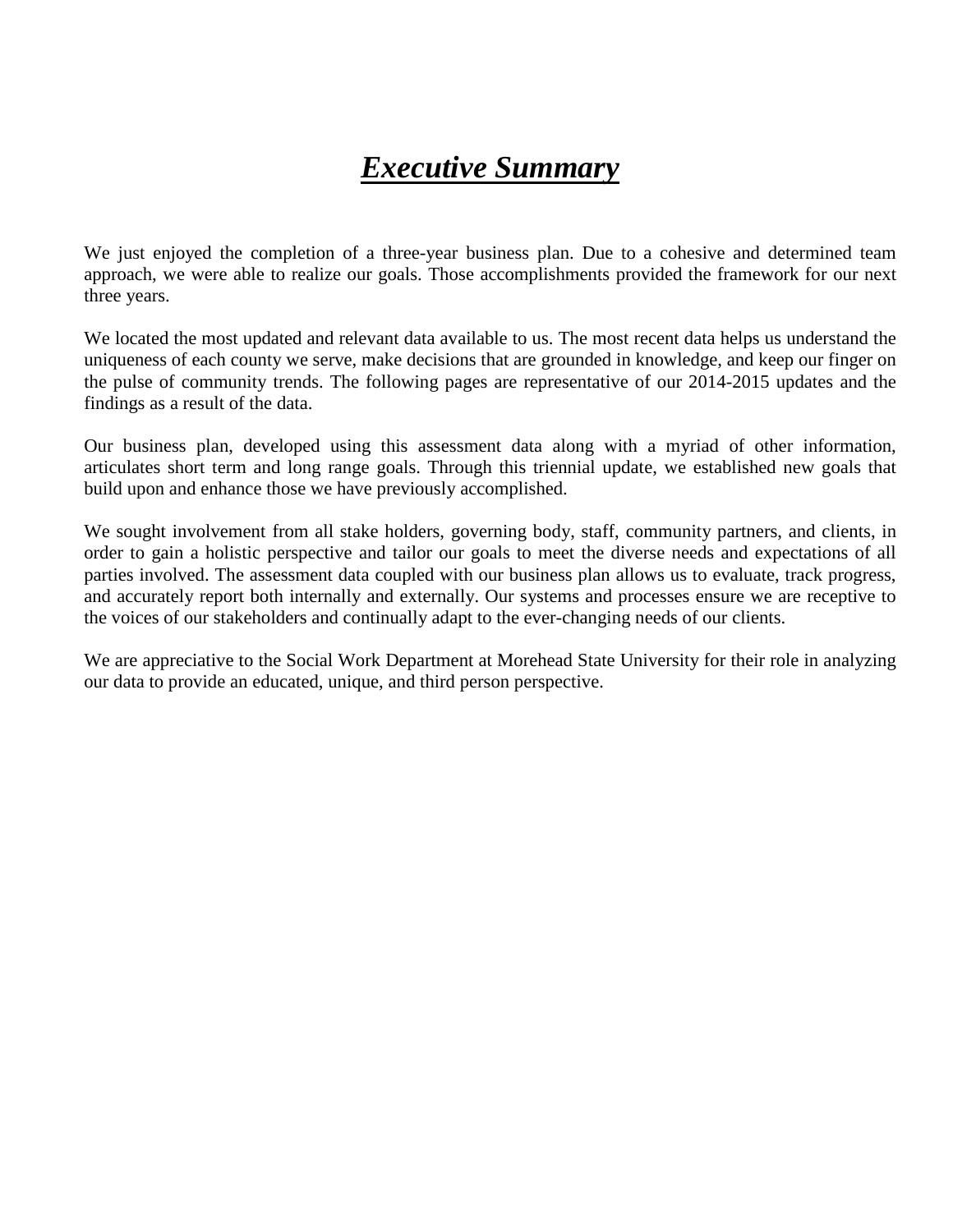## *Findings*

- 1. Population in Bath, Menifee and Morgan has shown slight fluctuations of over a four year span however changes have not been substantial. Montgomery and Rowan have shown a steady increase that illustrates continual growth.
- 2. Age demographics are very similar in each county. However, Montgomery has the highest percentage of children birth to five.
- 3. Statistics illustrate the need for funding associated with re-entry programs that assist non-violent felons in successfully re-entering the general population and to discourage recidivism.
- 4. All five counties are now in the triple digits of children age birth to three populations. Menifee was previously the only county with fewer than 100, however, with an increase in their numbers, they are now in triple digits. This illustrates a need for high quality infant and toddler care.
- 5. Kentucky is home to more than 330,000 veterans, a sizeable population and valued constituency of the Commonwealth's population. Montgomery County has the largest number of veteran population, however, the numbers, based on the total population, are significant in each of the counties we serve. Locating federal and state grants that target this population will be an emphasis for Gateway.
- 6. A direct indicator to poverty is the level of educational attainment. Montgomery has the lowest population of 21.3% without a high school diploma or GED. The other four county statistics are much higher ranging from 29.3% to 22.9%. Data shows a slight decrease in each of the counties of the population without a high school/GED and supports the need for continued funding to support our efforts to target the high school students.
- 7. High school dropout rates are highest in Morgan and is followed by Menifee. Based on the data, serving the in-school youth through our KY Career Center program targets the greatest need.
- 8. We continue to see first time clients whose poverty level meet or exceed 200% 400% of poverty and are struggling financially. Therefore, we will continue to seek funding opportunities that have varying eligibility requirements that includes limited or no income guidelines in order to effectively speak to the needs of a diverse clientele.
- 9. Three of our five counties are above Kentucky's 5.7% unemployment rate. Rowan fell significantly below at 4.8% and Montgomery is slightly below at 5.4%. Rowan and Montgomery have the highest number of entry level job opportunities in fast food and the retail industry and are geographically situated near a major Interstate which makes traveling for job opportunities more feasible.
- 10. The data identifies a significantly high number of residents without personal or public transportation. The Gateway Express provides limited service that speaks to the high need in one county however, additional funding opportunities for public transportation is of high priority to address social isolation and high unemployment rates. Unemployment rates and mean travel time data support the need for adequate transportation that would afford citizens in our counties with fewer employment opportunities along with geographical challenges to become better situated for efforts toward selfsufficiency.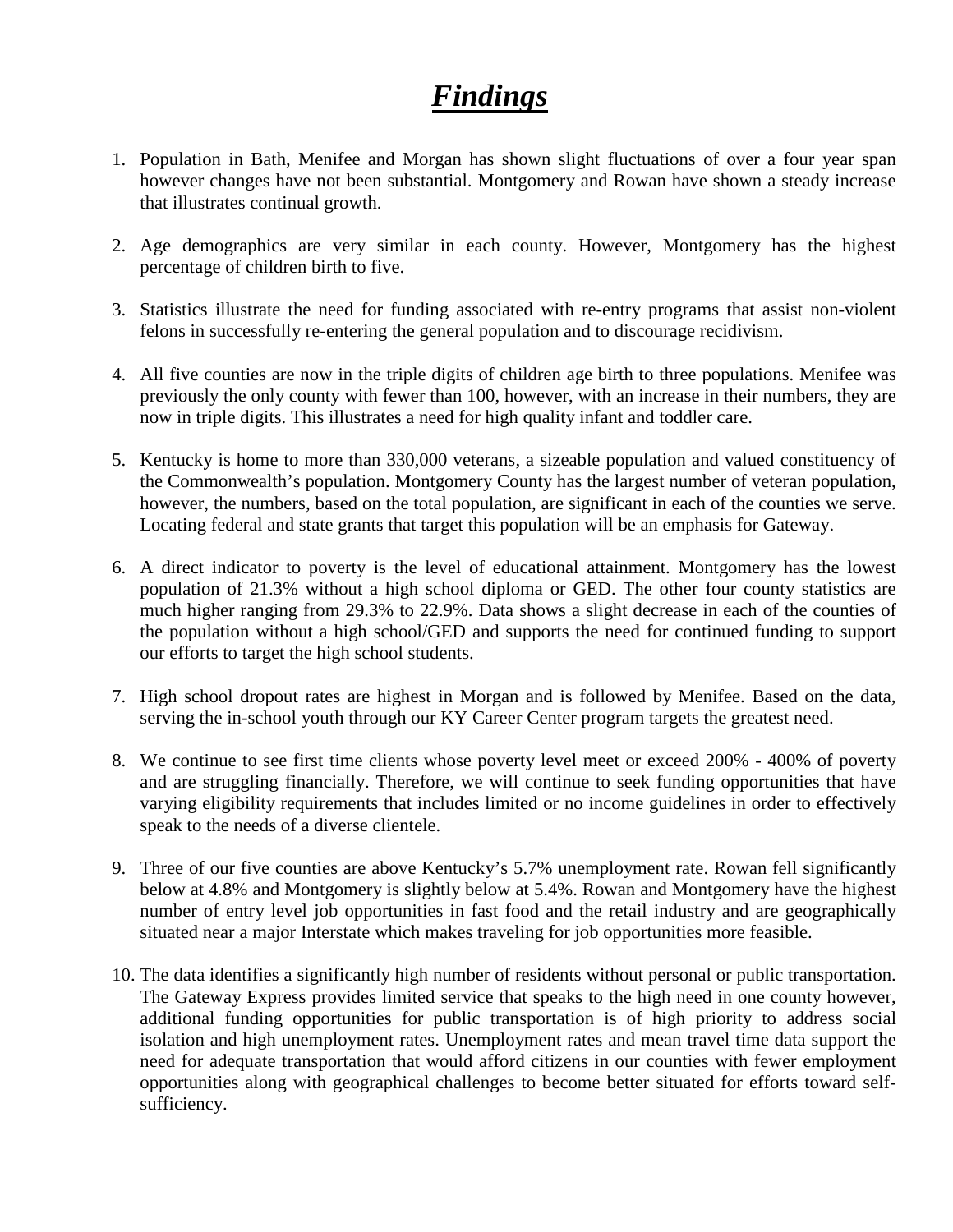- 11. Data supports a growing population of children in foster care throughout our service area. This trend speaks to the need for parenting classes and supportive networks for foster families as well as those in kinship care.
- 12. Data shows a high teen birthrate throughout our service area. Points are given to teen parents on the Head Start selection criteria in order to identify and serve both the parent and child most in need. This data illustrates the need for funding that promotes early intervention programs that target birth to three.
- 13. Menifee and Morgan have the fewest licensed daycare facilities with Bath showing a lack as well. Montgomery and Rowan have the greatest number of facilities but in relation to the population and need, those counties lack available slots for infants, toddlers, and preschoolers.
- 14. Availability of daycare that offers high quality care at affordable costs for families experiencing poverty creates barriers to finding and sustaining employment. Data supports the need for programs that can leverage state subsidy dollars to offset costs for those working families with children in a daycare setting.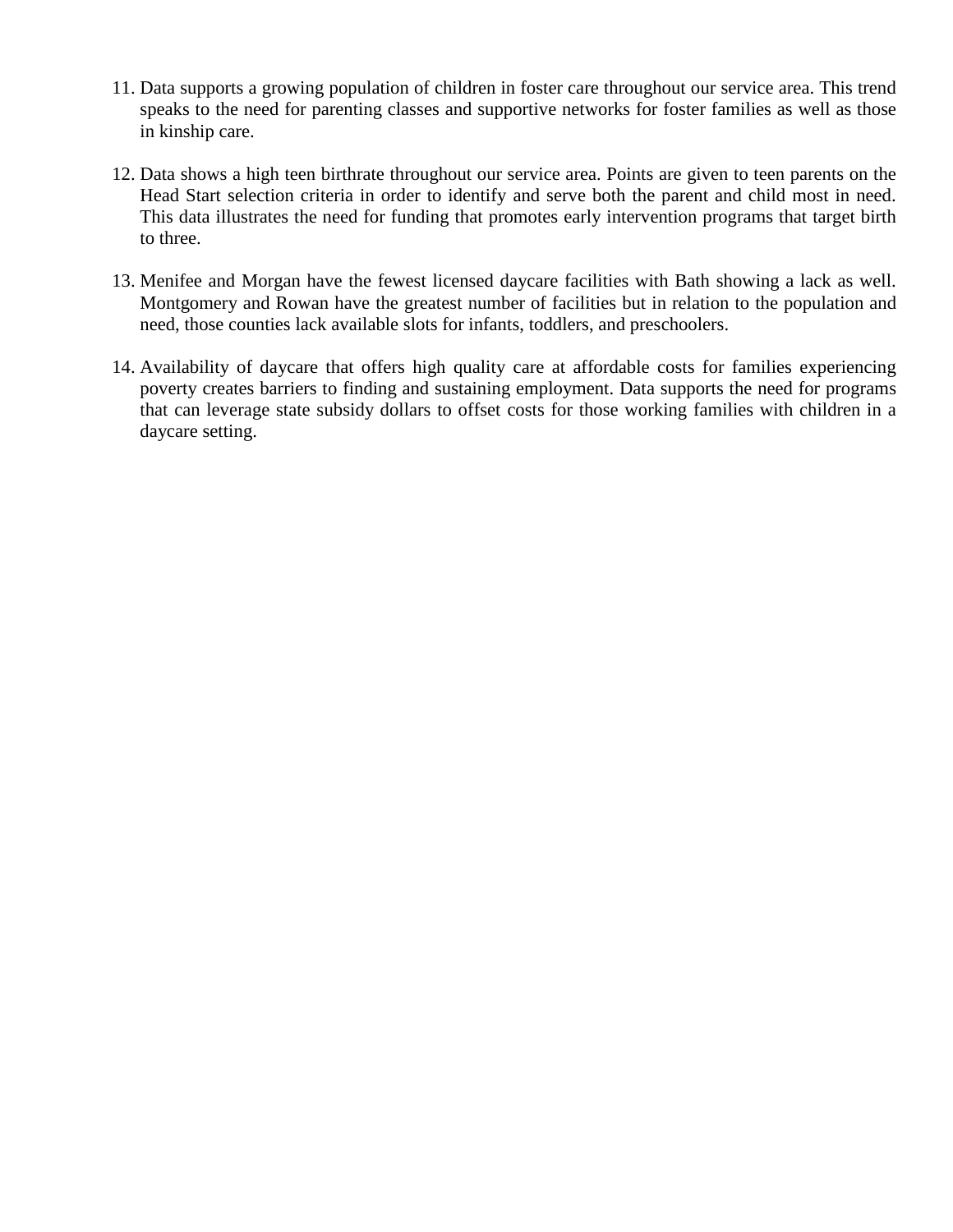## *Demographics*

## **Population**

| <b>Kentucky</b>   | <b>Census 2010</b> | <b>2013 Data</b> | <b>2014 Data</b> |
|-------------------|--------------------|------------------|------------------|
| <b>Population</b> | 3,809,537          | 4,339,367        | 4,395,295        |

| County      | <b>Census 2010</b> | <b>2013 Data</b> | <b>2014 Data</b> |
|-------------|--------------------|------------------|------------------|
| <b>Bath</b> | 11,175             | 11,591           | 11,961           |
| Menifee     | 6,088              | 6,306            | 6,288            |
| Montgomery  | 25,031             | 26,499           | 27,251           |
| Morgan      | 13,124             | 13,923           | 13,380           |
| Rowan       | 22,420             | 23,333           | 23,527           |

Source: <http://www.quickfacts.census.gov/qfd/states/21/21011.html>

## **Ethnicity**

|                  |           | <b>Black/African</b> | Hispanic/ |              | 2 or More |              |
|------------------|-----------|----------------------|-----------|--------------|-----------|--------------|
| <b>Ethnicity</b> | White     | American             | Latino    | <b>Asian</b> | Races     | <b>Other</b> |
| Kentucky         | 3,809,537 | 337,520              | 132,836   | 48,930       | 75,208    | 55,551       |
| Bath             | 11,175    | 152                  | 157       |              | 127       |              |
| Menifee          | 3,088     | 116                  |           |              |           |              |
| Montgomery       | 25,031    | 731                  | 660       |              | 304       | 295          |
| Morgan           | 13,124    | 600                  | 108       |              | 101       |              |
| Rowan            | 22,420    | 349                  | 294       | 180          | 242       | 104          |

Source:<http://suburbanstats.org/population/kentucky/list-of-counties-and-citiesin-kentucky#Counties>

## **Gender**

| Gender      | <b>Male</b> | <b>Female</b> |
|-------------|-------------|---------------|
| Kentucky    | 2,134,952   | 2,204,415     |
| <b>Bath</b> | 5,751       | 5,840         |
| Menifee     | 3,147       | 3,159         |
| Montgomery  | 12,941      | 13,558        |
| Morgan      | 7,889       | 6,034         |
| Rowan       | 11,342      | 11,991        |

Source:<http://suburbanstats.org/population/kentucky/list-of-counties-and-citiesin-kentucky#Counties>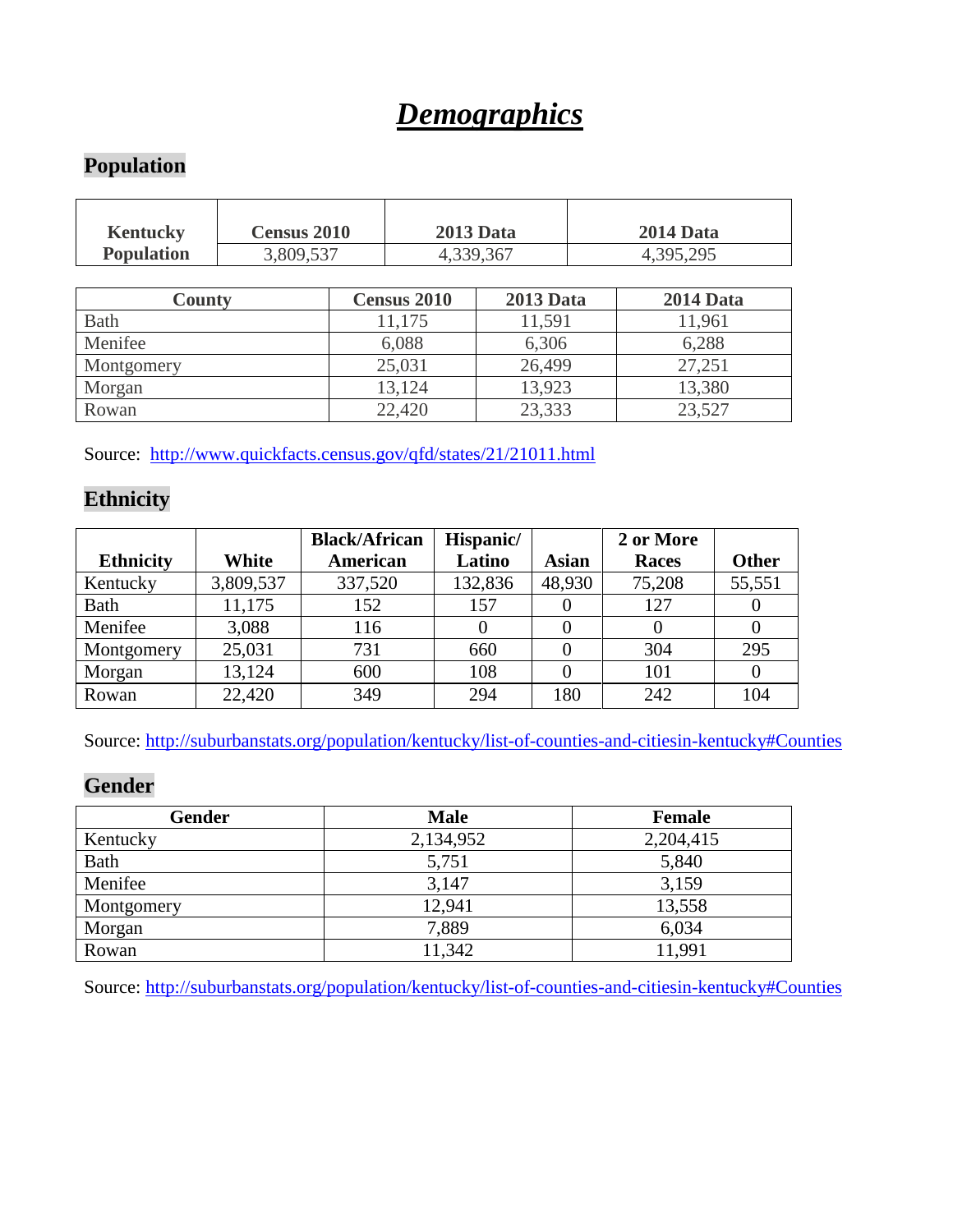## *Demographics*

## **Age**

|            | Under 5<br>years old | Under 18<br>years old | $65+$ | Total<br>Population |
|------------|----------------------|-----------------------|-------|---------------------|
| Bath       | 6.6%                 | 24.8%                 | 15.5% | 11,961              |
| Menifee    | 5.1%                 | 22.1%                 | 17.5% | 6,288               |
| Montgomery | 6.8%                 | 24.5%                 | 13.6% | 27,251              |
| Morgan     | 5.3%                 | 20.1%                 | 13.5% | 13,380              |
| Rowan      | 5.8%                 | 19.3%                 | 13.1% | 23,527              |

**Source: [www.quickfacts.census.gov](http://www.quickfacts.census.gov/) (July 2013)**

## **Early Head Start Eligible Children (Birth to 3)**

- Bath  $-185$
- Menifee  $103$
- Montgomery  $-349$
- Morgan  $169$
- Rowan  $325$

Source: Cabinet for Health and Family Services January 2015

#### **Gateway Area Drug Arrests**

In the Gateway area there were 7 arrests related to cocaine, 123 related to marijuana, and 13 other dangerous non-narcotic drugs related arrests. There were 0 arrests related to synthetic narcotics, which can lead to drug addiction.

Source: [www.kentuckystatepolice.ky.gov](http://www.kentuckystatepolice.ky.gov/) 2013 Data

#### **Veteran Population**

Kentucky – 330,599 Bath County – 831 Menifee County – 496 Montgomery County – 2080 Morgan County – 1016 Rowan County – 1458

Source: **www.vetrans.ky.gov**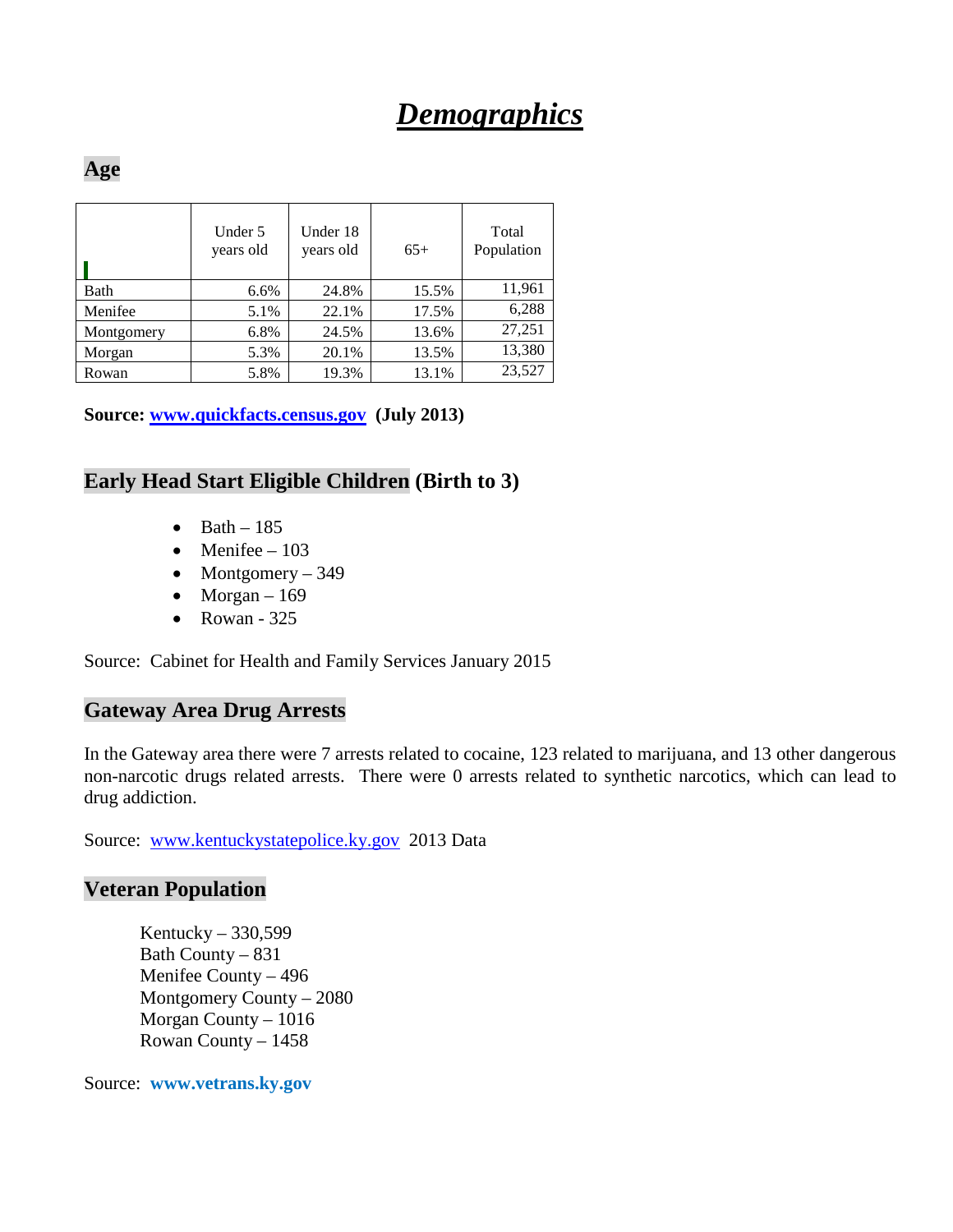## **Poverty Levels based on 100% FPL**

|                      | <b>Total</b>      | All Ages in          | All Ages in            |
|----------------------|-------------------|----------------------|------------------------|
|                      | <b>Population</b> | <b>Poverty Count</b> | <b>Poverty Percent</b> |
| Kentucky             | 4,239,602         | 809,764              | 19.10%                 |
| <b>Bath Co</b>       | 11,617            | 2,974                | 25.60%                 |
| <b>Menifee Co</b>    | 6,200             | 1,860                | 30.00%                 |
| <b>Montgomery Co</b> | 26,300            | 5,602                | 21.30%                 |
| Morgan Co            | 11,903            | 3,797                | 31.90%                 |
| <b>Rowan Co</b>      | 21,049            | 5,557                | 26.40%                 |

Source: **2011 Small Area Income & Poverty Estimates (SAIPE) for School Districts, Counties, and States http://www.census.gov/did/www/saipe/**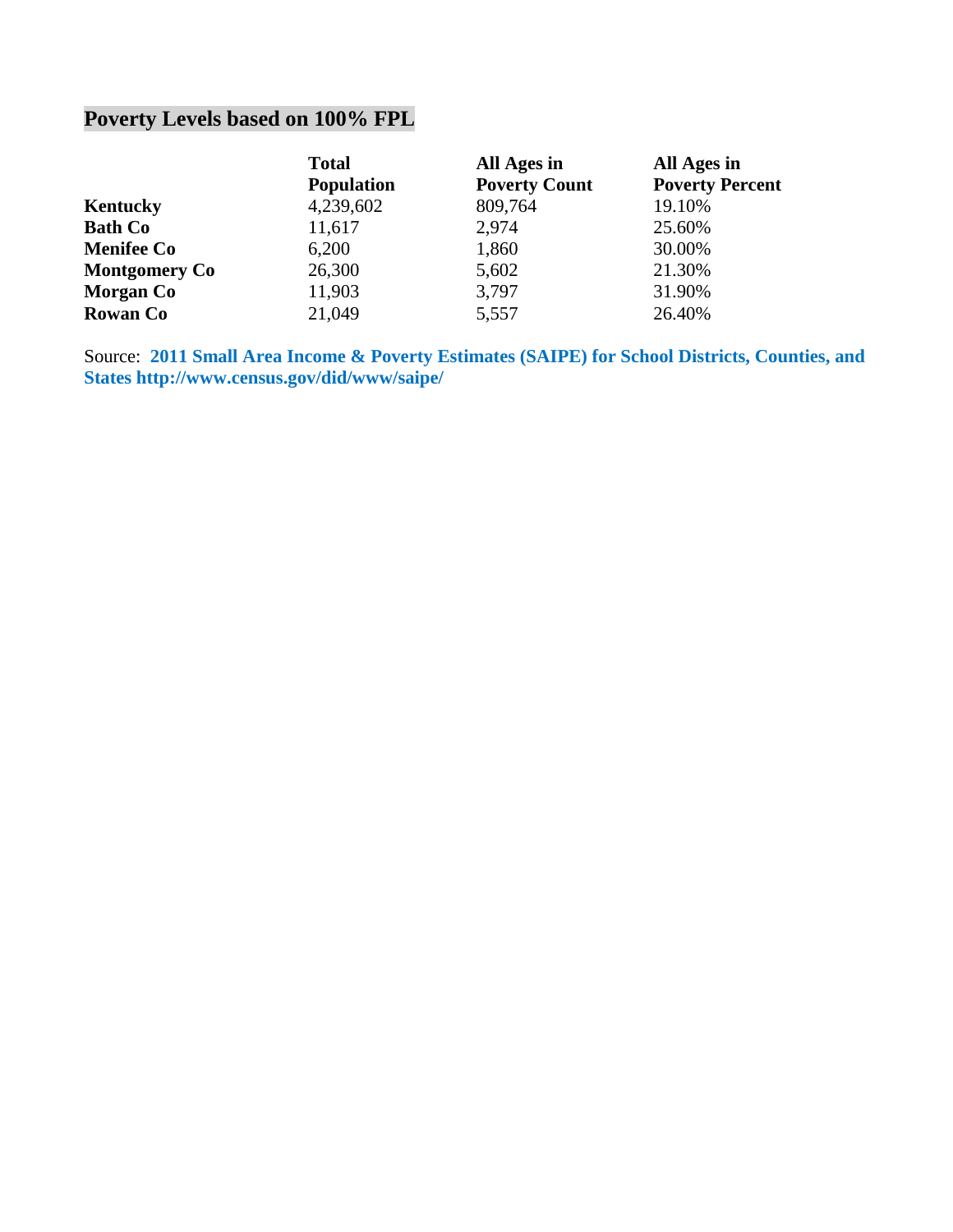## *Housing*

## **Housing Availability**

| ັ<br>County | <b>Housing Units</b> | Single Family | Multi Dwelling | Subsidized Low    |
|-------------|----------------------|---------------|----------------|-------------------|
|             |                      | Units         | Units          | <b>Rent Units</b> |
| Bath        | 5406                 | 5039          | 367            | 183               |
| Menifee     | 3766                 | 3631          | 135            | 159               |
| Montgomery  | 11,699               | 10,073        | 1626           | 608               |
| Morgan      | 5830                 | 4210          | 420            | 196               |
| Rowan       | 10,102               | 8950          | 1152           | 573               |

**www. Indexmundi.com/facts**

**[www.kyhousing.org](http://www.kyhousing.org/)**

Data sources include KHC, HUD, and Rural Housing

**Bath –** 5,406 housing units; 5,039 single family homes**,** 367 multi dwelling **Menifee –** 3,766 housing units; 3,631 single family homes, 135 multi dwelling **Montgomery –** 11,699 housing units; 10,073 single family homes, 1626 multi dwelling **Morgan –** 5,830 housing units; 5,210 single family homes, 420 multi dwelling **Rowan –** 10,102 housing units; 58950 single family homes 1152 multi dwelling

Source: Gateway Homeless Coalition (County resident is defined as someone who has lived in the county for at least 90 days prior to needing the services of the shelter. The resident is required to work toward the goal of securing permanent housing)

### **Number of Nights in Residence by the Gateway Homeless Coalition**

- **Bath - 1087**
- **Menifee - 414**
- **Montgomery - 453**
- **Morgan - 1952**
- **Rowan – 3998**

Source: Gateway Homeless Coalition 2013

### **K Count (formerly Point in Time Count) for Homeless**

|            | Total persons homeless | Emergency Sheltered @ time of count |
|------------|------------------------|-------------------------------------|
| Kentucky   | 4998                   | 2382                                |
| Bath       |                        |                                     |
| Menifee    |                        |                                     |
| Montgomery | 10                     |                                     |
| Morgan     |                        |                                     |
| Rowan      | 16                     | 36                                  |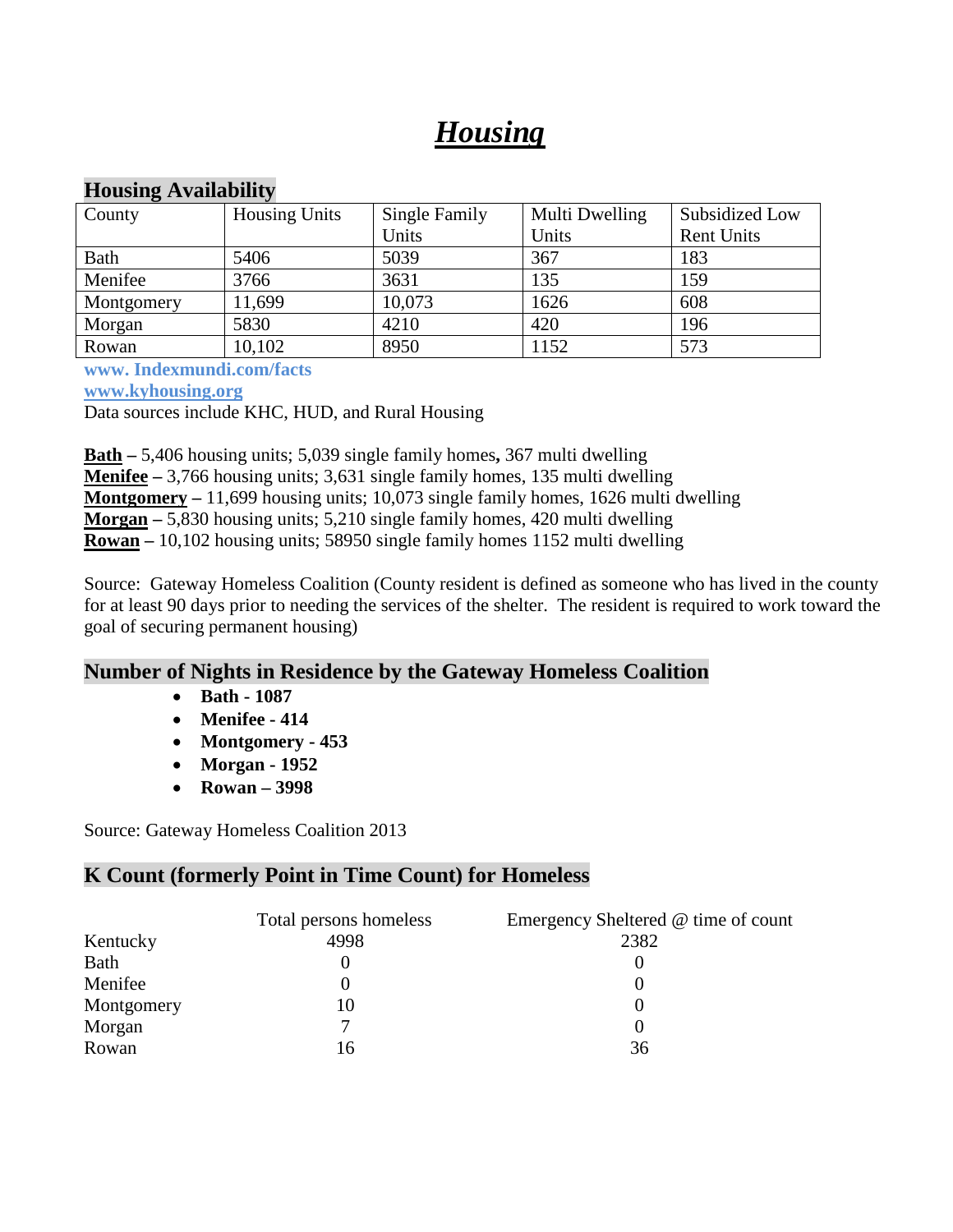2014 K Count Results by County [www.kyhousing.org](http://www.kyhousing.org/) Every year, KHC conducts a K-Count to best monitor the homeless situation in Kentucky. The U.S. Department of Housing and Urban Development (HUD) requires such a count.

## **Children Ages 4-5 That Met Homeless Definition**

Children ages 3 & 4 enrolled in Head Start 2015 **Bath** - 3 **Menifee** - 10 **Montgomery** - 11 **Morgan** - 1 **Rowan** – 2 Children in service area: 172

Source: 2015 Head Start Enrollment & Gateway Homeless Coalition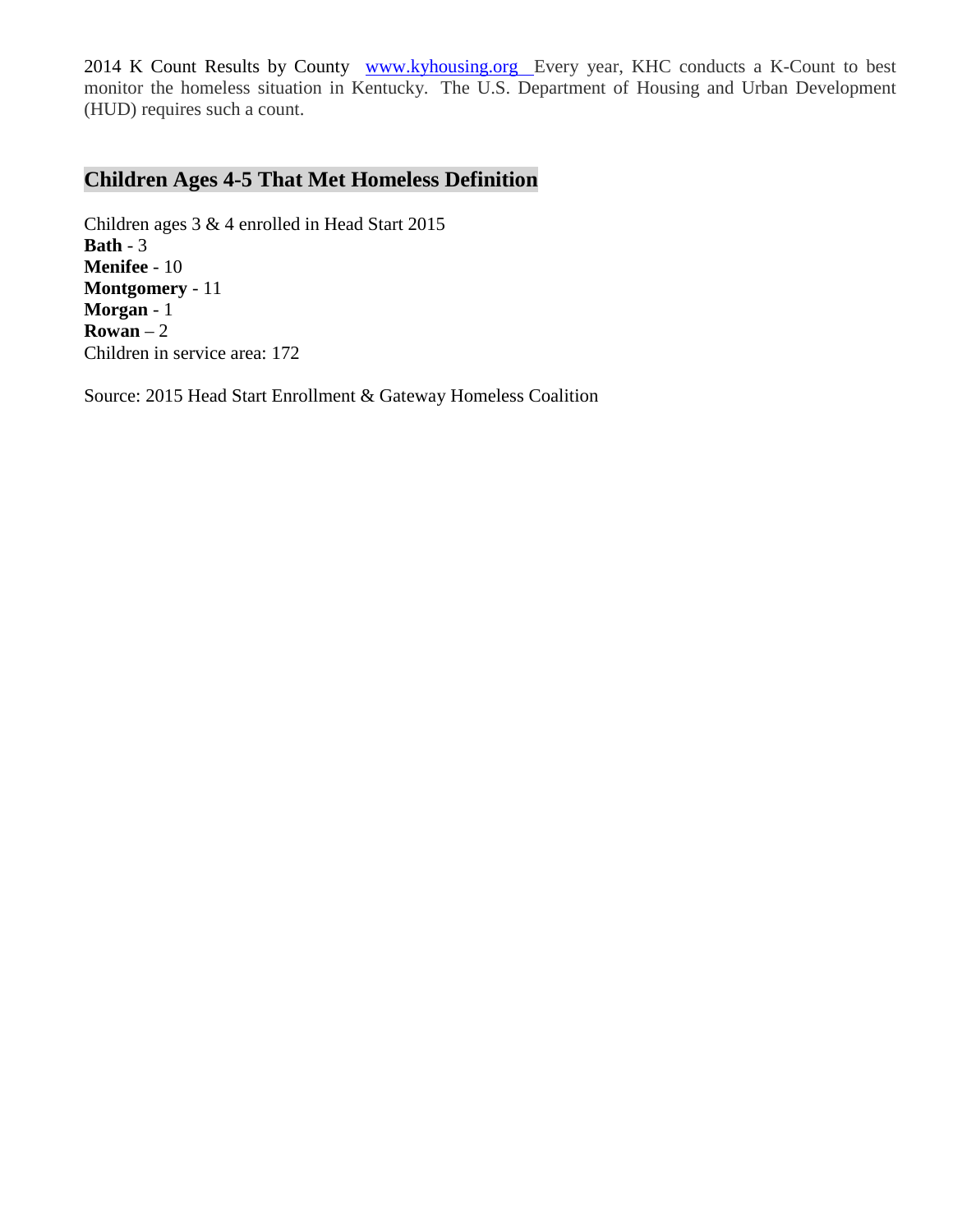## *Education*

### **Gateway Area Education level, no high school diploma or GED**

|       | <b>Total Population</b> |
|-------|-------------------------|
| 26.1% | 11,591                  |
| 27.7% | 6,306                   |
| 21.3% | 26,499                  |
| 29.3% | 13,923                  |
| 22.9% | 23,333                  |
|       |                         |

Source: 2010 Census Data

## **Graduated Educational Level In the Gateway Area 2009-2013**

|             | High School | Bachelor's degree or higher |
|-------------|-------------|-----------------------------|
| Bath:       | 73.9%       | 12%                         |
| Menifee:    | 72.3%       | 12.1%                       |
| Montgomery: | 78.7%       | 14.6%                       |
| Morgan:     | 70.7%       | 10.8%                       |
| Rowan:      | 77.1%       | 23.8%                       |

Source: [www.quickfacts.census.gov/qfd/states](http://www.quickfacts.census.gov/qfd/states)

## **Gateway Area High School Dropout Rate**

Bath: 88.9% of students graduated in the 4 year period Menifee: 92.4% of students graduated in the 4 year period Montgomery: 90.9% Morgan: 84.1% Rowan: 94.5%

Source: [www.quickfacts.census.gov/qfd/states](http://www.quickfacts.census.gov/qfd/states)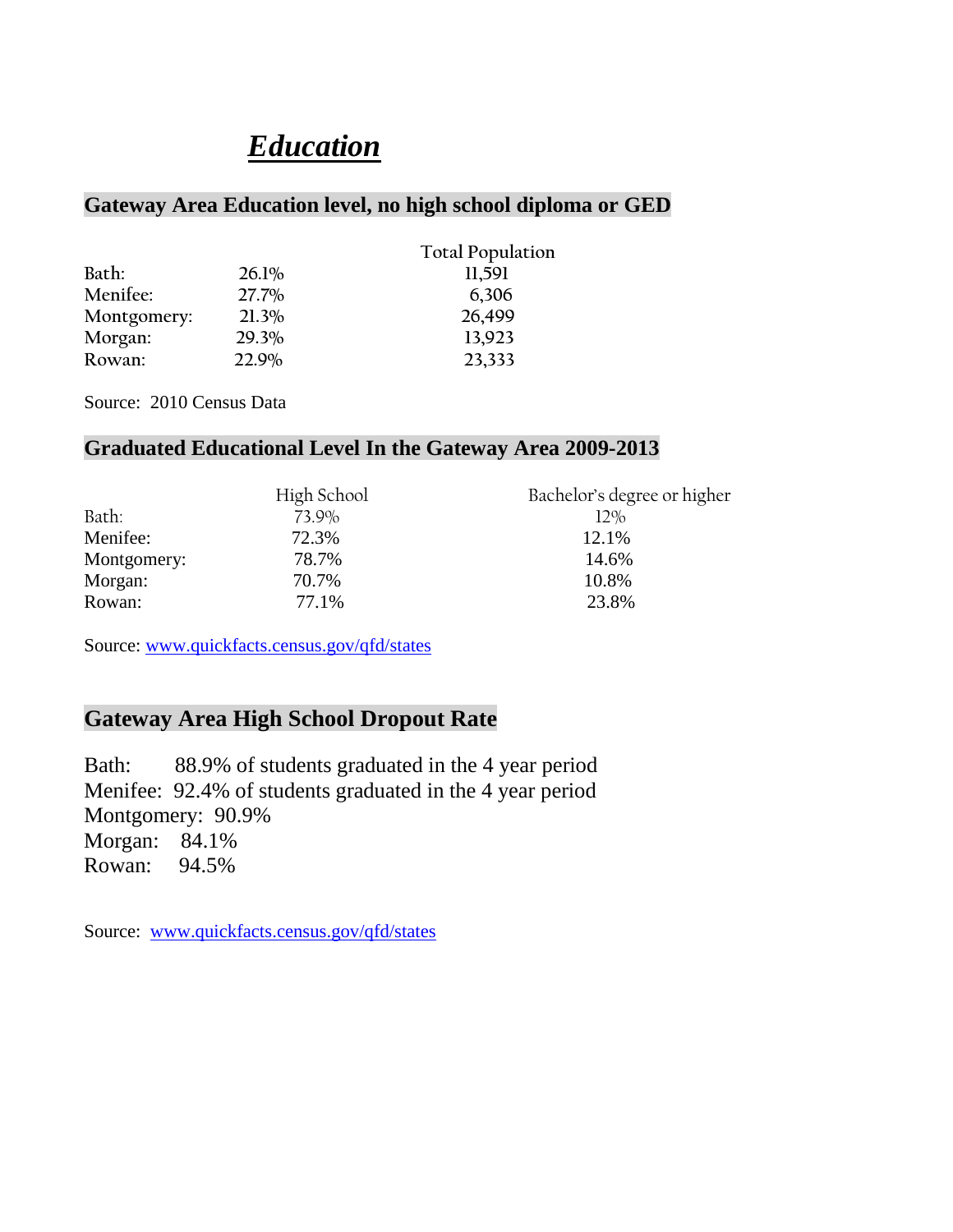## *Income and Employment*

## **Unemployment Rates**



## **Unemployment Rates**

Source: [www.homefacts.com/unemployment/kentucky.html](http://www.homefacts.com/unemployment/kentucky.html) **December 2014**

## **Per Capita Income**



Source: **[http://quickfacts.census.gov](http://quickfacts.census.gov/) (July 2013)**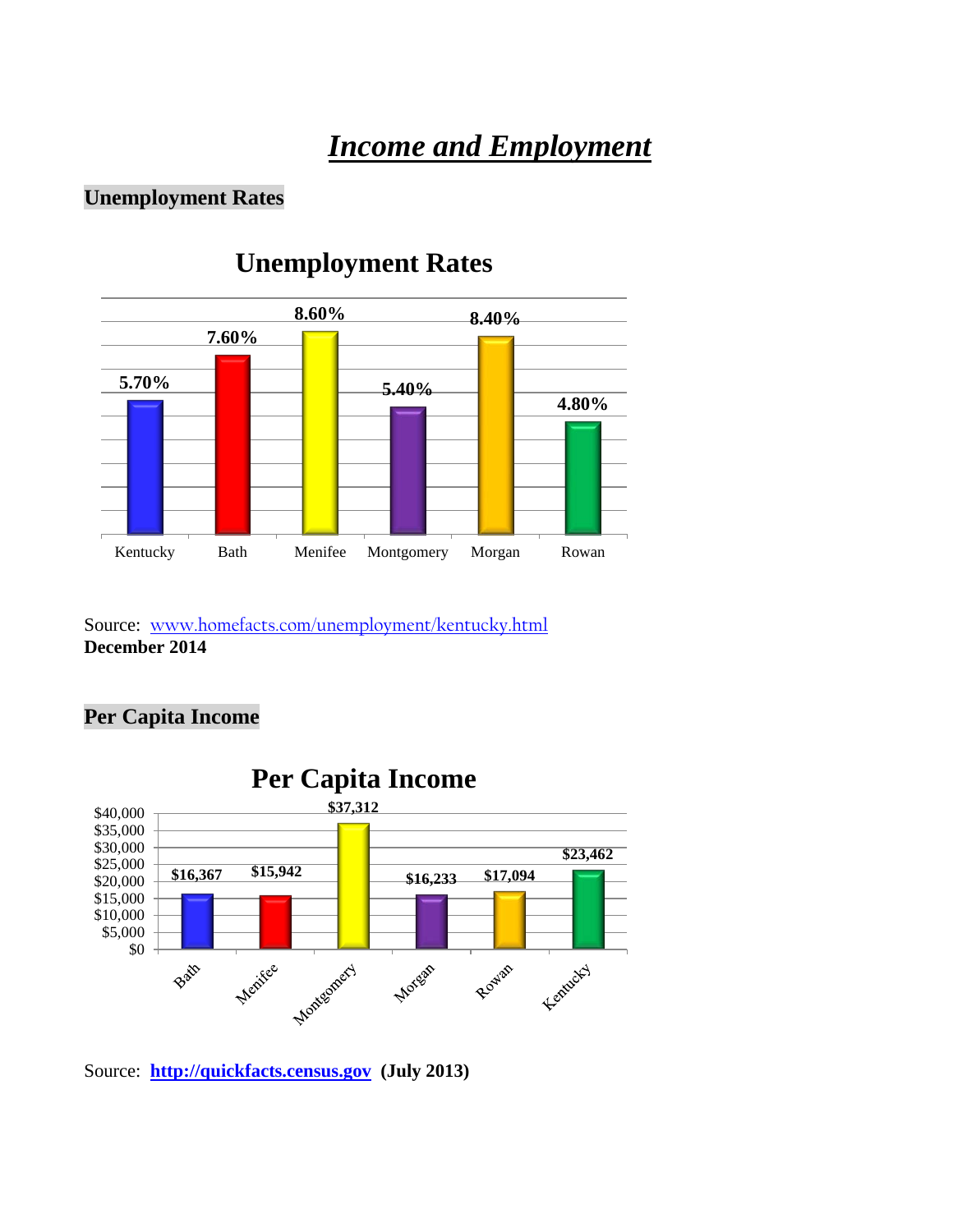## **Median Household Income**



[http://quickfacts.census.gov](http://quickfacts.census.gov/) (July 2013)

#### **Hourly Wage Needed to Afford Fair Market Rent**

|                        | 2013 Currency | Fair Market Rent (Two-Bedroom/ per Month)                                                              |
|------------------------|---------------|--------------------------------------------------------------------------------------------------------|
| Kentucky               | \$12.71       | \$661                                                                                                  |
| Bath                   | \$10.67       | \$555                                                                                                  |
| Menifee                | \$10.67       | \$555                                                                                                  |
| Montgomery             | \$10.67       | \$555                                                                                                  |
| Morgan                 | \$10.67       | \$555                                                                                                  |
| Rowan                  | \$11.00       | \$572                                                                                                  |
|                        |               | www.kidscount.org/data/tables/5863-hourly-wage-need-to-afford-far-market (Fiscal Year 2013 Fair Market |
| <b>Rent from HUD</b> ) |               |                                                                                                        |

### **Top Employer's Per County**

**Bath –** School System

**Menifee** – School System, Edgewood Estates, Boneal, Job Corps, IGA

**Montgomery** – Nestle, Walmart, Cooper Standard, KDMK, Masco, Pentair, Regal Beloit, Summit Polymers

**Morgan** – School System, Lion Apparel, Eastern Kentucky Correctional Complex, Gateway Community Action Agency

**Rowan** – SRG Global, Guardian Automotive, Family Dollar Distribution, Walmart, Morehead State University, Maysville Community and Technical College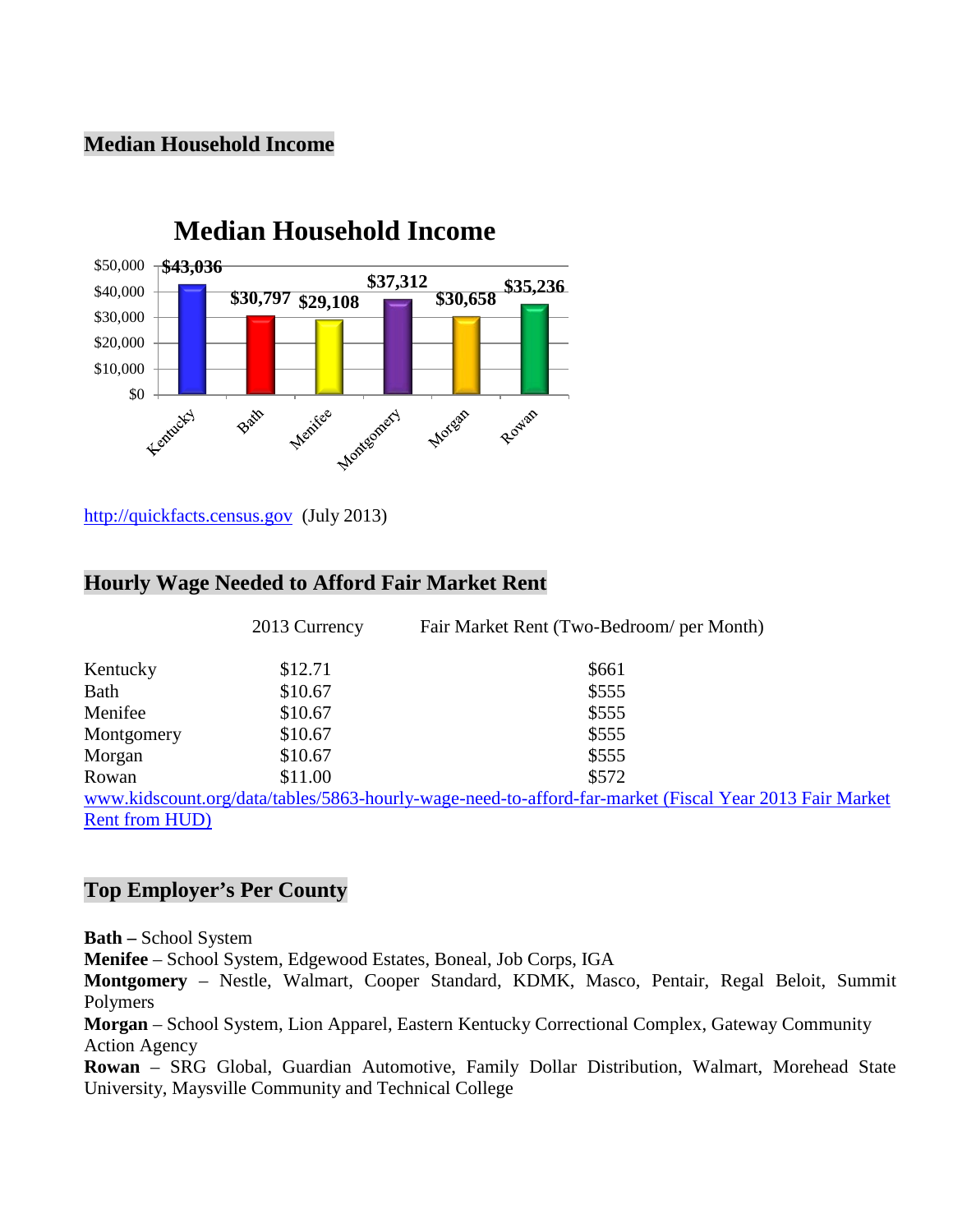## **Percent of Population on SNAP vs Percent Eligible**

|                      | Percent of<br><b>POP on SNAP</b> | <b>Percent</b><br>Eligible |
|----------------------|----------------------------------|----------------------------|
| Kentucky             | 20%                              | 27%                        |
| <b>Bath Co</b>       | 31%                              | 34%                        |
| <b>Menifee Co</b>    | 31%                              | 38%                        |
| <b>Montgomery Co</b> | 22%                              | 30%                        |
| <b>Morgan</b> Co     | 28%                              | 40%                        |
| <b>Rowan Co</b>      | 22%                              | 35%                        |

Source: **http://www.nytimes.com/interactive/2009/11/28/us/20091128-foodstamps.html?\_r=0** [http://frac.org/wp-content/uploads/2010/07/ny\\_times\\_snap\\_poverty\\_formatted.pdf](http://frac.org/wp-content/uploads/2010/07/ny_times_snap_poverty_formatted.pdf) (July 2013)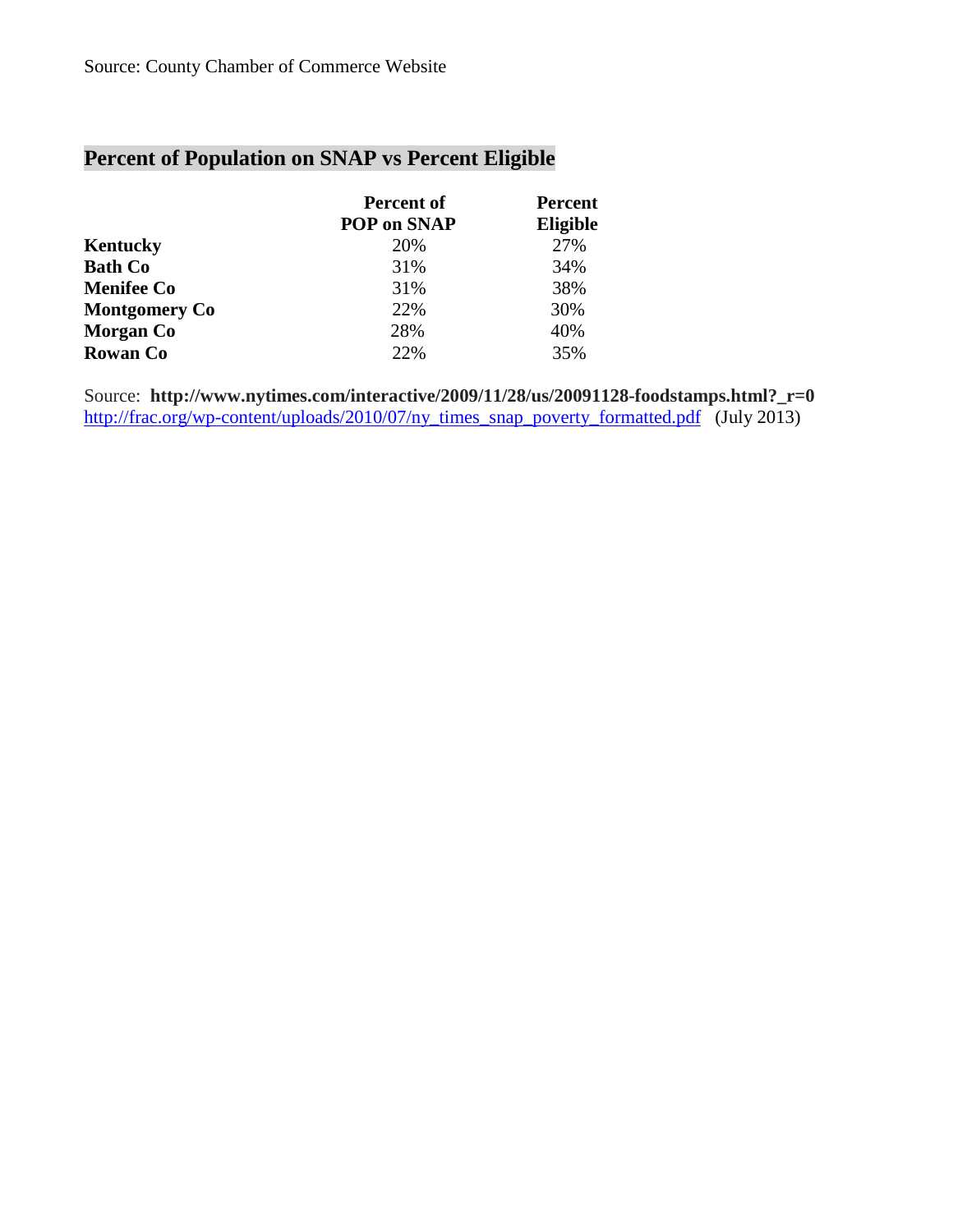## *Transportation*

## **Lack of Transportation**



## **Number of households without a vehicle**

The number of households in the state of Kentucky without a vehicle is 131,126.

Bath-5.8% Menifee- 9.0% Montgomery-6.8% Morgan-7.2% Rowan-7.8%

Source: **2009-2013 American Community Survey 5 year estimates**

## **Transportation Providers per County**

Bath- None Menifee-None Montgomery-Kentucky River Foothills Development Council Morgan- Gateway Community Action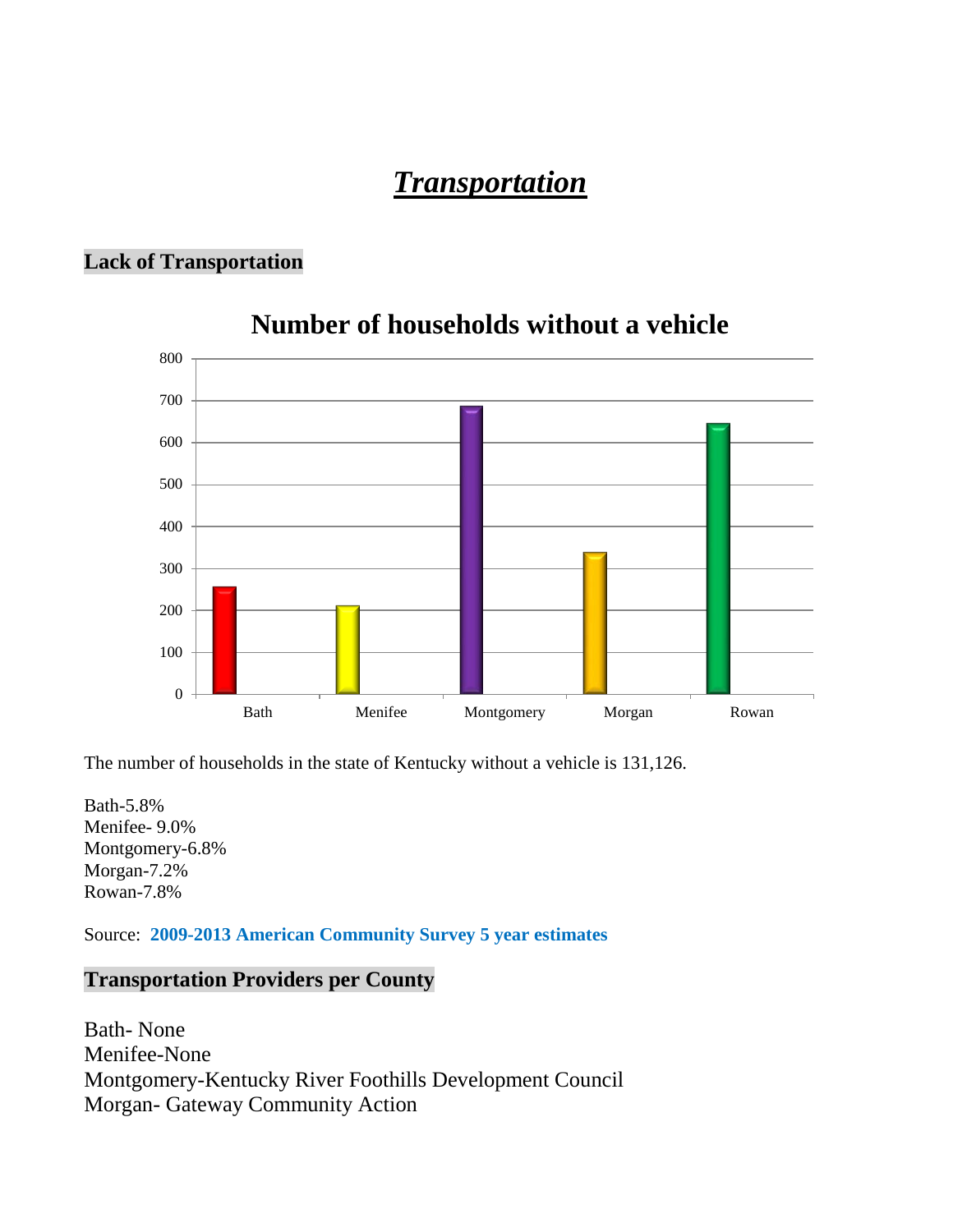Rowan- Federated Transportation Services of the Bluegrass Inc.

Source: [http://transportation.ky.gov](http://transportation.ky.gov/)

## **Mean Travel Time to Work**



**Source: [http://quickfacts.census.gov](http://quickfacts.census.gov/) 2009-2013 American Community Survey 5 year estimates**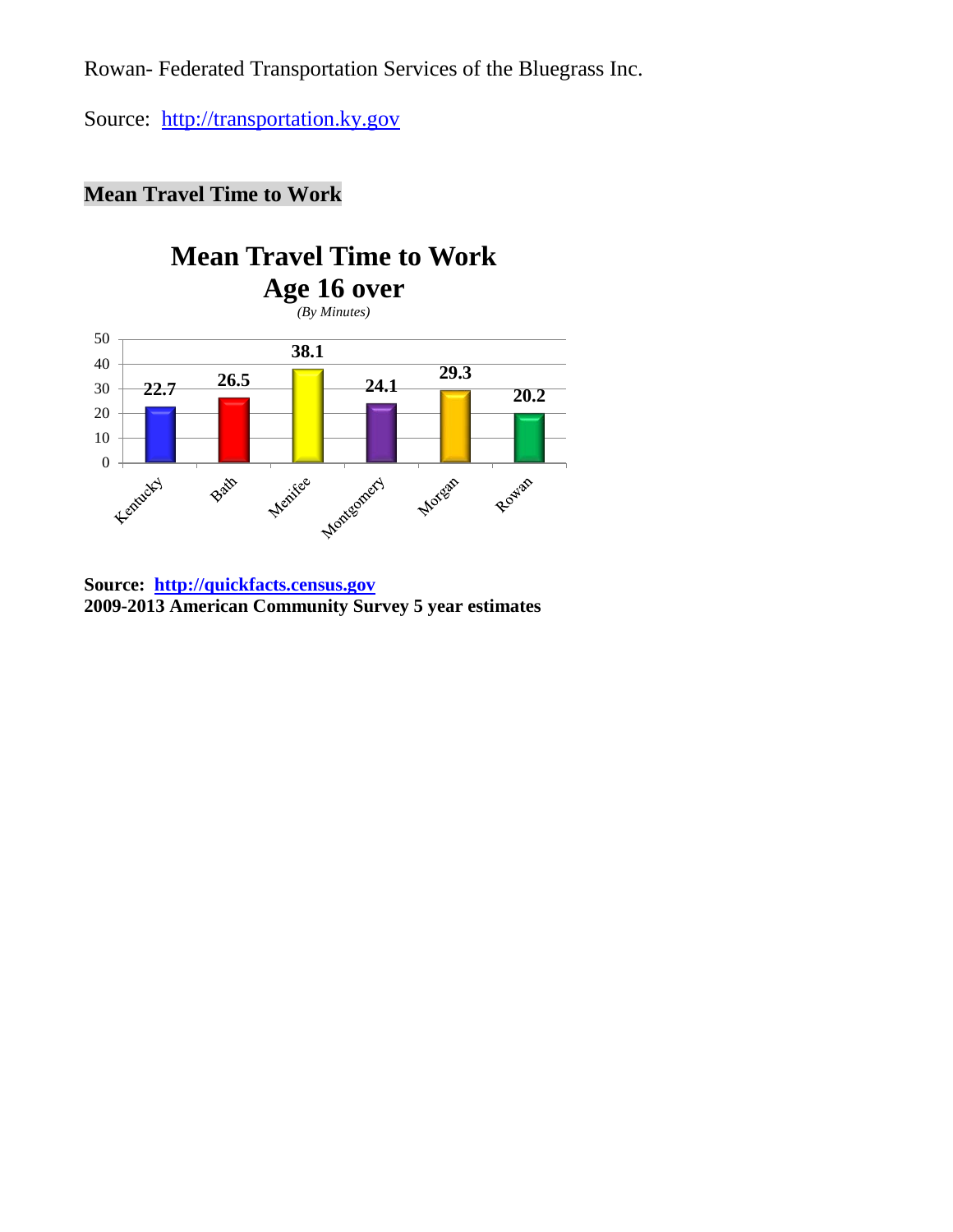## *Health*

### **Health Insurance Current Population Survey**

Total population in Kentucky as compared to the United States in March 2014.

#### **State of Kentucky Health Insurance Coverage**

| Type of              |     |     |
|----------------------|-----|-----|
| Coverage             | KY  | US  |
| Employer             | 47% | 48% |
| <b>Other Private</b> | 4%  | 6%  |
| Medicaid             | 17% | 16% |
| Medicare             | 16% | 15% |
| Other Public         | 3%  | 2%  |
| Uninsured            | 13% | 13% |

Source: **[www.statehealthfacts.org](http://www.statehealthfacts.org/) and [www.kff.org](http://www.kff.org/)**

## **Nutrition**

Children Eligible for Free or Reduced Meals



Source: <http://datacenter.kidscount.org/data/>

## **Food Insecurity**

| County      | 2012  |
|-------------|-------|
| <b>Bath</b> | 2,070 |
| Menifee     | 1,220 |
| Montgomery  | 4,480 |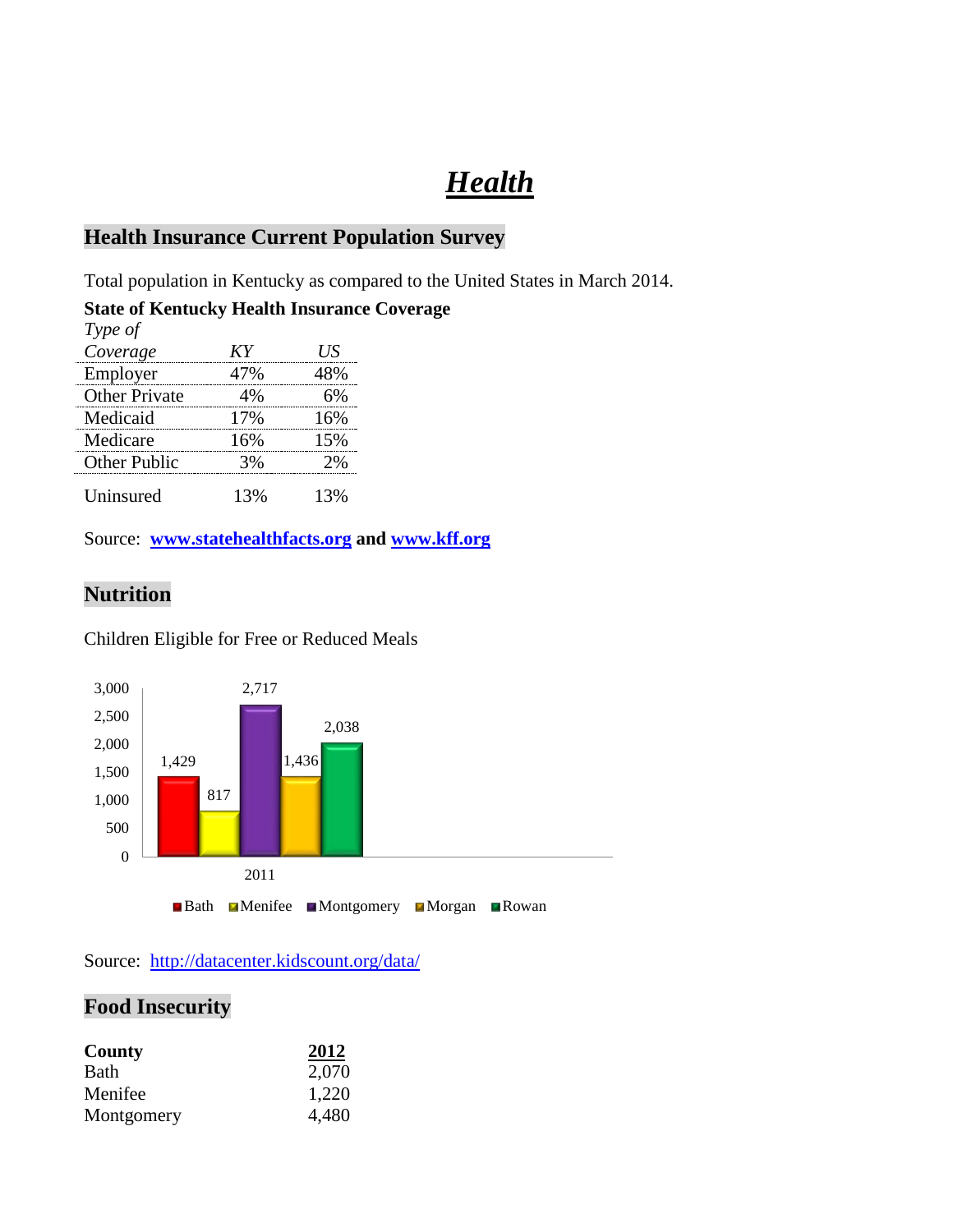| Morgan | 2,610 |
|--------|-------|
| Rowan  | 4,080 |

Source**: [www.feedingamerica.gov](http://www.feedingamerica.gov/)**

## **Women, Infant & Children Program (WIC) Participation**

| County            | 2010 | 2011 | 2013 |
|-------------------|------|------|------|
| <b>Bath</b>       | 406  | 399  | 375  |
| <b>Menifee</b>    | 267  | 293  | 251  |
| <b>Montgomery</b> | 870  | 852  | 632  |
| <b>Morgan</b>     | 461  | 459  | 386  |
| Rowan             | 596  | 661  | 651  |

Source:**2013 KIDS Count Data Center**

### **Obesity**

**2010** Bath-64 Menifee-45 Montgomery-137 Morgan-74 Rowan-86

#### **Source: fasinfat.org/states/ky/ (F as in Fat)**

### **Children Birth to Age 2 Diagnosed with a Disability and has an IFSP**

|            | 2011-12 | 2012-13 | 2013-14 |
|------------|---------|---------|---------|
| Bath       | 13      | 24      |         |
| Menifee    |         |         |         |
| Montgomery | 26      |         | 25      |
| Morgan     | 18      | 20      | 12      |
| Rowan      | 30      | 52      | 27      |
| Total      |         | 153     |         |

#### **Source: First Steps Data**

## **Doctors Who Specialize in the Care of Children Ages 0-5 in the Gateway Area**

- Bath County  $-0$
- Menifee County  $-0$
- Montgomery County Dr. Brandy Fouch, Mt. Sterling, KY, Dr. Richard Hall, Mt. Sterling, KY, Dr. Jeff McGinnis, Mt. Sterling, KY - 3
- Morgan County  $-0$
- Rowan County Dr. Jackson, Morehead, KY, Dr. Henley , Morehead, KY, Dr. Sikorska, Morehead, KY, Sue Perry, Morehead, KY -4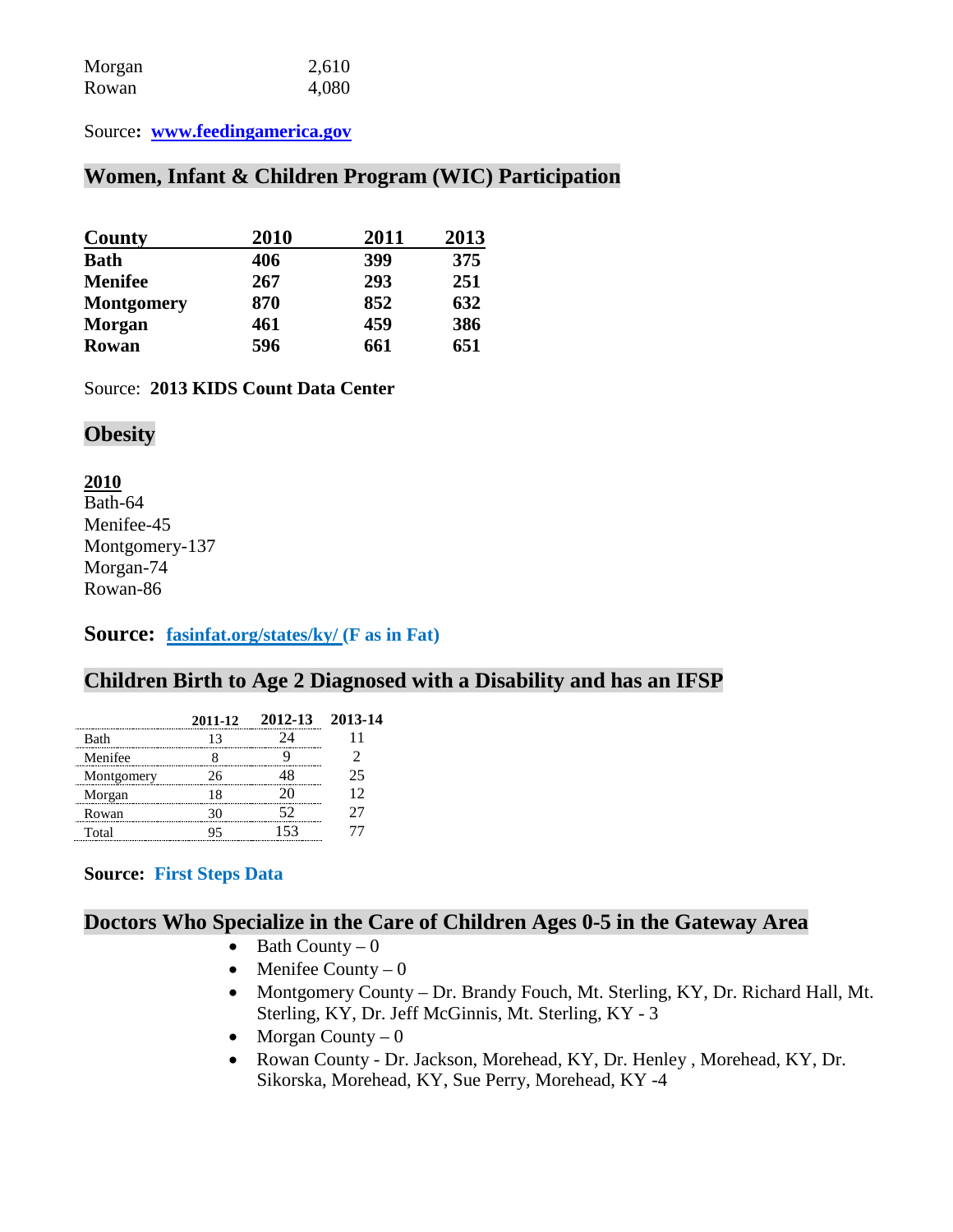#### Source: **Telephone Directory & Telephone Calls to Local Hospitals/Clinics**

## **Children Ages 3 and 4 with Disabilities**

**Bath** – 24 **Menifee** – 9 **Montgomery** – 67 **Morgan** – 21 **Rowan** - 134

Source: **2014 Ky Early Childhood Profiles as of 12/2014**

**Children Ages 5 to 18 with Disabilities/Receiving SSI**

**Bath** – 85 **Menifee** – 64 **Montgomery** – 194 **Morgan** – 109 **Rowan** - 134

Source**: 2013 Kids Count date 12/2014**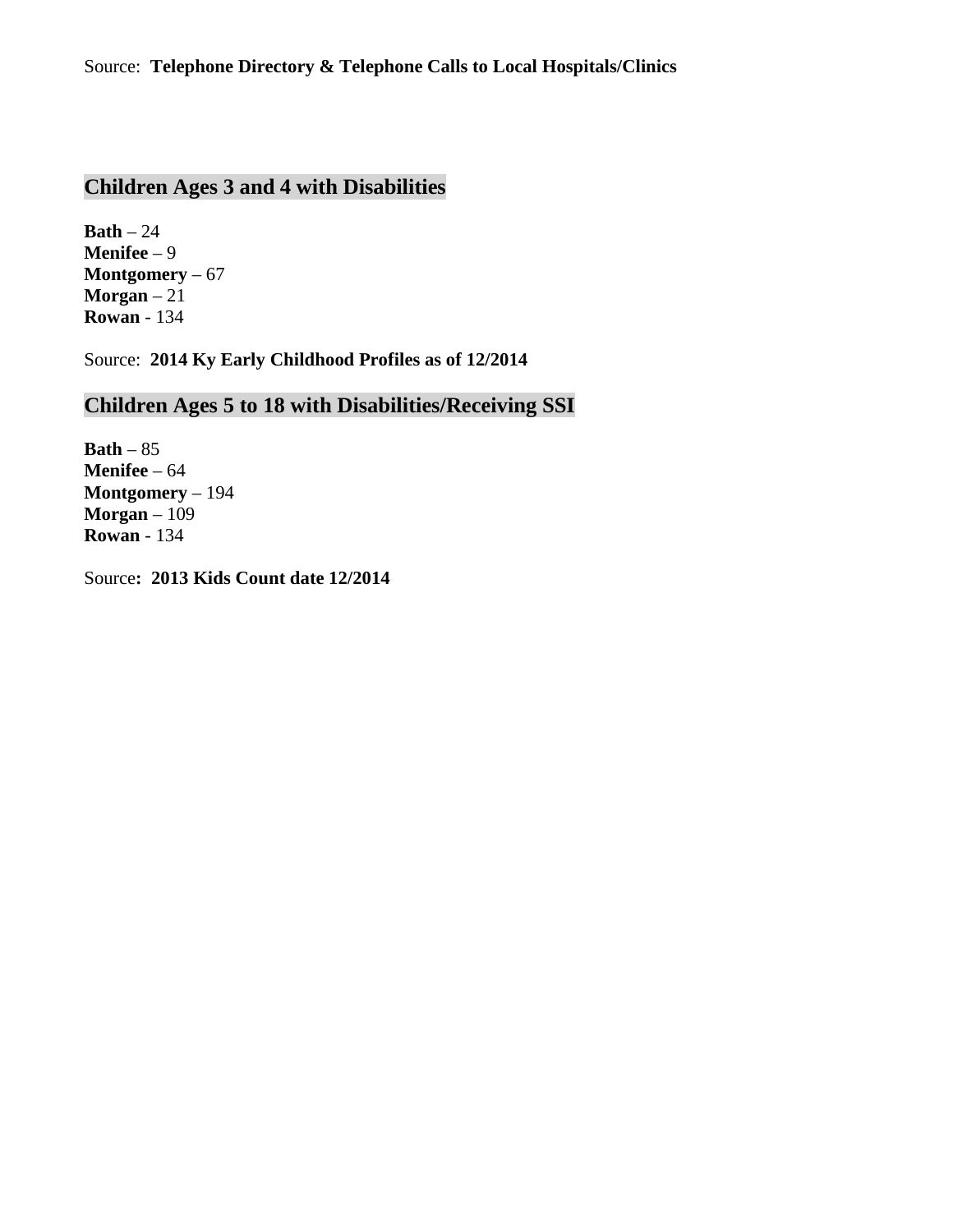## *Children & Families*

## **Poverty Levels**

|                      | Distribution of Total Population by Federal Poverty Level |                   |                  |          |       |
|----------------------|-----------------------------------------------------------|-------------------|------------------|----------|-------|
| Location             | <b>Under 100%</b>                                         | $100\%$ –<br>199% | $200% -$<br>399% | $400% +$ | Total |
| <b>United States</b> | 15%                                                       | 19%               | 30%              | 33%      | 100%  |
| <b>Kentucky</b>      | 20%                                                       | 22%               | 30%              | 2.8%     | 100\% |

Source: **http://kff.org/other/state-indicator/distribution-by-fpl/**

## **SNAP Eligible based only on 125% FPL**

|                            | <b>SNAP</b><br><b>Recipients</b> | <b>Percent of POP</b><br>on SNAP | <b>POP Under</b><br>125% FPL | <b>Percent of POP</b><br>Under $125%$<br><b>FPL</b> | <b>Ratio of</b><br><b>Recipients</b><br>to POP<br>Under 125% FPL |
|----------------------------|----------------------------------|----------------------------------|------------------------------|-----------------------------------------------------|------------------------------------------------------------------|
| <b>Kentucky</b>            | 847,920                          | 20%                              | 1,093,817                    | 25.8%                                               | 78%                                                              |
| <b>Bath Co</b>             | 2,469                            | 27%                              | 3,404                        | 29.3%                                               | 73%                                                              |
| <b>Menifee Co</b>          | 1,509                            | 29%                              | 2,089                        | 33.7%                                               | 72%                                                              |
| <b>Montgomery Co</b> 5,263 |                                  | 20%                              | 5,924                        | 23.7%                                               | 89%                                                              |
| <b>Morgan</b> Co           | 3,279                            | 25%                              | 4,237                        | 35.6%                                               | 77%                                                              |
| <b>Rowan</b> Co            | 4,408                            | 19%                              | 6,367                        | 31.4%                                               | 69%                                                              |

Source: **http://www.census.gov/did/www/saipe/ http://www.nytimes.com/interactive/2009/11/28/us/20091128-foodstamps.html?\_r=0** [http://frac.org/wp-content/uploads/2010/07/ny\\_times\\_snap\\_poverty\\_formatted.pdf](http://frac.org/wp-content/uploads/2010/07/ny_times_snap_poverty_formatted.pdf)

## **Medicaid Eligible based only on 133% FPL**

|                      | <b>Total</b><br><b>Population</b> | All ages in<br><b>Poverty Count</b> | <b>Percent of</b><br>People at<br><b>100% FPL</b> | Percentage at<br><b>133% FPL</b> | Number of<br>People 133% FPL |
|----------------------|-----------------------------------|-------------------------------------|---------------------------------------------------|----------------------------------|------------------------------|
| Kentucky             | 4,239,602                         | 809,764                             | 19.10%                                            | 27.4%                            | 1,161,227                    |
| <b>Bath Co</b>       | 11,617                            | 2,974                               | 25.6%                                             | 33.9%                            | 3,937                        |
| <b>Menifee Co</b>    | 6,200                             | 1,860                               | 30%                                               | 38.3%                            | 2,374                        |
| <b>Montgomery Co</b> | 26,300                            | 5,602                               | 21.3%                                             | 29.5%                            | 7,782                        |
| <b>Morgan</b> Co     | 11,903                            | 3,797                               | 31.9%                                             | 40.2%                            | 4,784                        |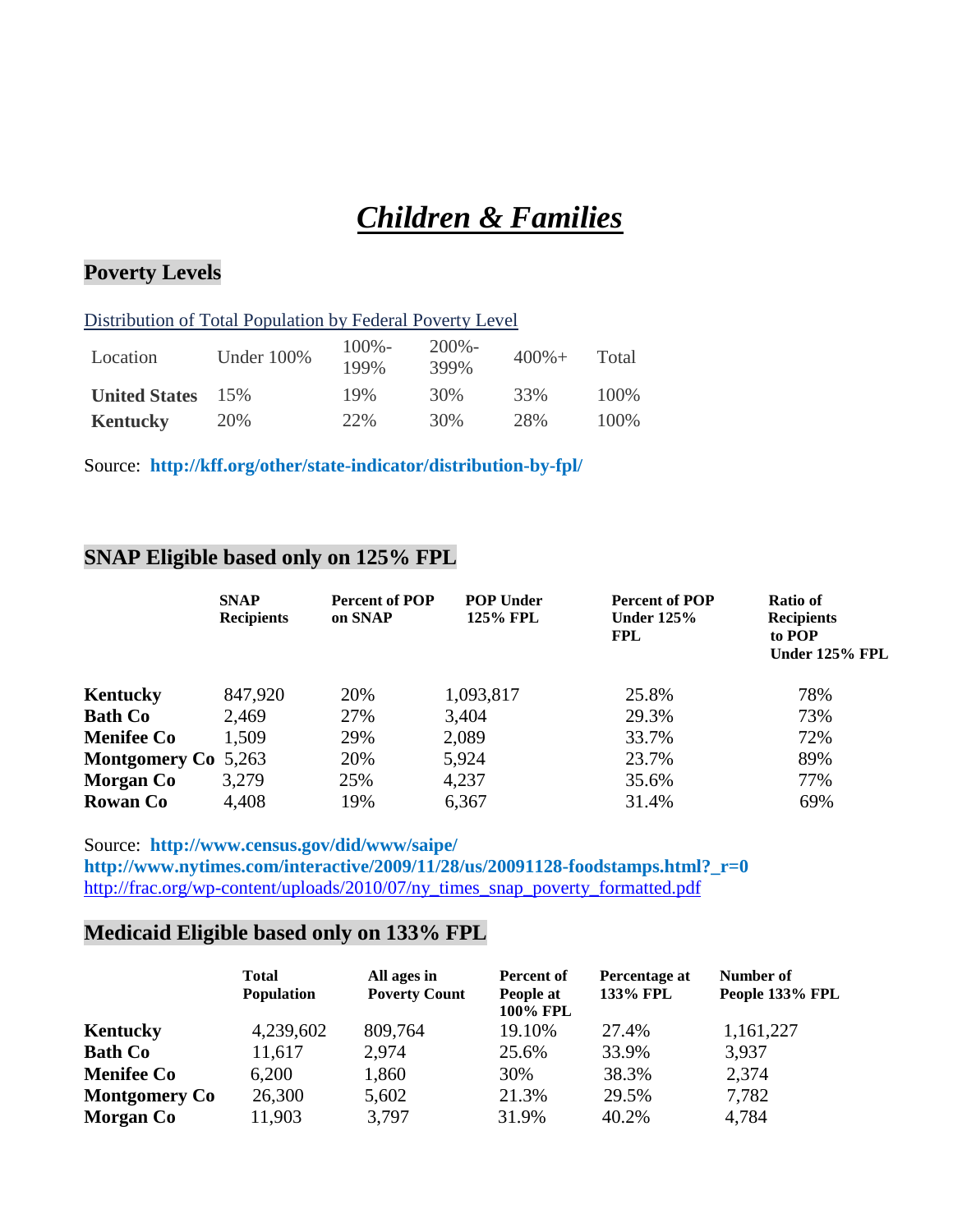Source: **http://www.census.gov/did/www/saipe/ http://kff.org/other/state-indicator/distribution-by-fpl/**

## **Head Start Eligible Children**

|             | 2014-<br>2015 |  |
|-------------|---------------|--|
| <b>Bath</b> | 153           |  |
| Menifee     | 84            |  |
| Montgomery  | 300           |  |
| Morgan      | 56            |  |
| Rowan       | 267           |  |
|             |               |  |

Source: Cabinet for Health and Family Services February 2014

### **Children in Foster Care**

- Bath 81
- Menifee 71
- Montgomery 78
- Morgan 55
- Rowan 76

Source: Kids Count Data Center, 2014 Census Data

### **Children Living in Poverty (under age 18)**

**Bath** – 38% **Menifee** – 47.2% **Montgomery** – 31.6% **Morgan** – 38.8% **Rowan** – 32.9%

#### Source: **2014 Kentucky KIDS COUNT**

#### **Divorce**

|             | <b>Male</b> | <b>Female</b> |
|-------------|-------------|---------------|
| Kentucky    | 11.9%       | 13.9%         |
| <b>Bath</b> | 14.9%       | 13.2%         |
| Menifee     | 13.1%       | 10.8%         |
| Montgomery  | 14.2%       | 20.4%         |
| Morgan      | 15.3%       | 11.6%         |
| Rowan       | 11.1%       | 11.9%         |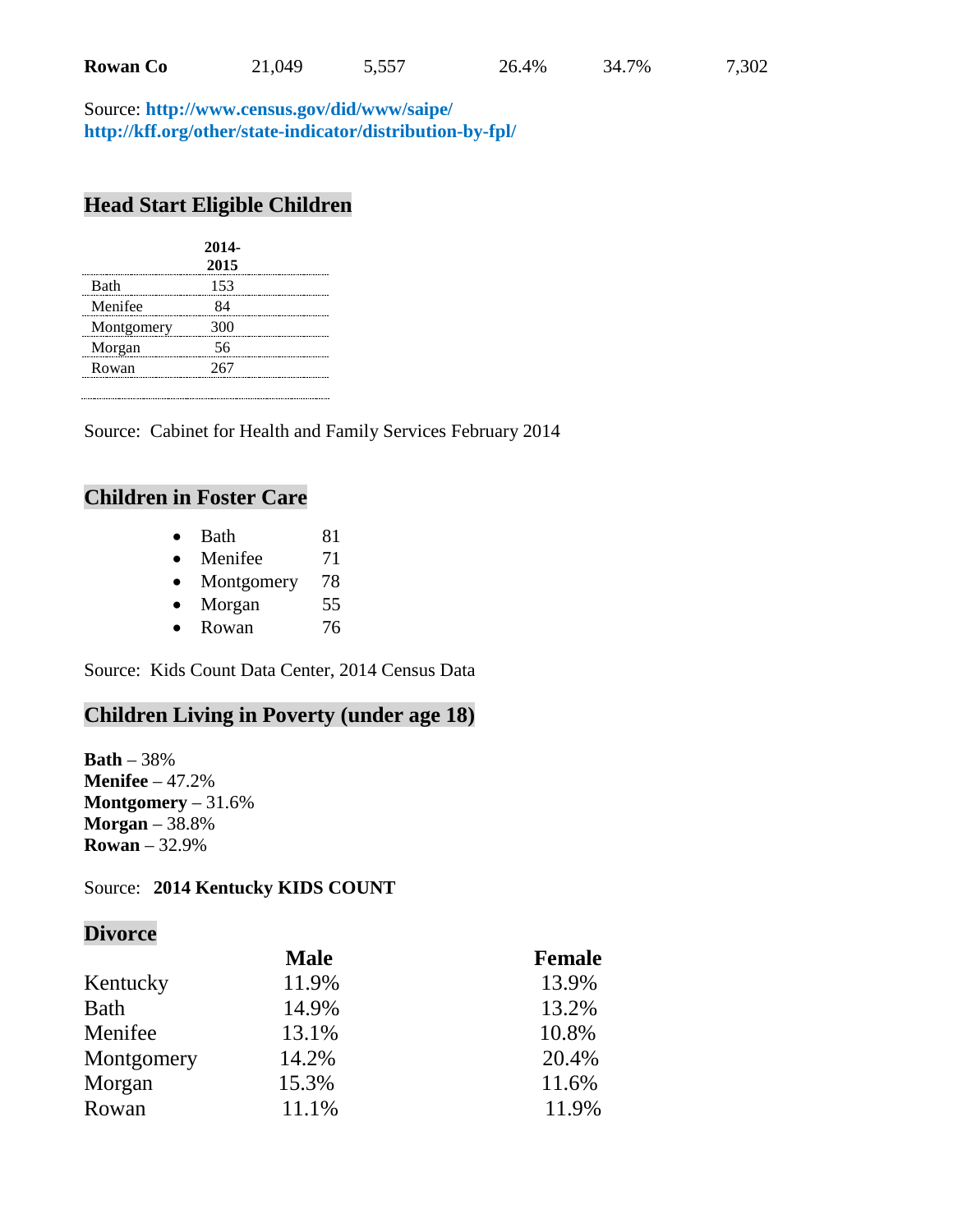**Source: [www.census.gov](http://www.census.gov/) 2009-2013 American Community Survey 5 year estimate** 

#### **Reported Abuse/Neglect Cases**

Bath: 324 Menifee: 105 Montgomery: 506 Morgan: 359 Rowan: 517

Source: DCBS Permanency & Protection Agency (February 2014)

#### **Substantiated Child Abuse**

Bath: Sexual abuse 2, physical abuse 7, neglect 68, emotional 0 Menifee: Sexual abuse 6, physical abuse 2, neglect 41, emotional 0 Montgomery: Sexual abuse 8, physical abuse 6, neglect 107, emotional 3 Morgan: Sexual abuse 6, physical abuse 5, neglect 58, emotional 0 Rowan: Sexual abuse 4, physical abuse 8, neglect 138, emotional 0

Source: DCBS Permanency and Protection Agency (February 2014)

#### **Child Support**

Kentucky – \$405,662,086 Bath County - \$1,138,746 Menifee County - \$481,958 Montgomery County - \$2,948,459 Morgan County - \$982,951 Rowan County - \$1,749,234

Source: Kentucky Cabinet for Health & Family Services, Div. of Child Support; 2012 FY.

#### **Teen Births**

Years: 2010 – 2012. Data type: rate per 1000 Bath – Rate per 1000 = 73.9% Menifee – Rate per  $1000 = 59.7\%$ Montgomery – Rate per  $1000 = 53.7\%$ Morgan – Rate per  $1000 = 45.2\%$ Rowan – Rate per  $1000 = 20.5%$ 

Source: **Kids Count Data (2013)**

#### **Births to Mothers who smoked during Pregnancy**

| <b>County</b> |  | 2007 2008 2009 2010 2011 2013 |                                 |
|---------------|--|-------------------------------|---------------------------------|
| Bath          |  |                               | 34\% 36\% 39\% 40\% 39\% 34.9\% |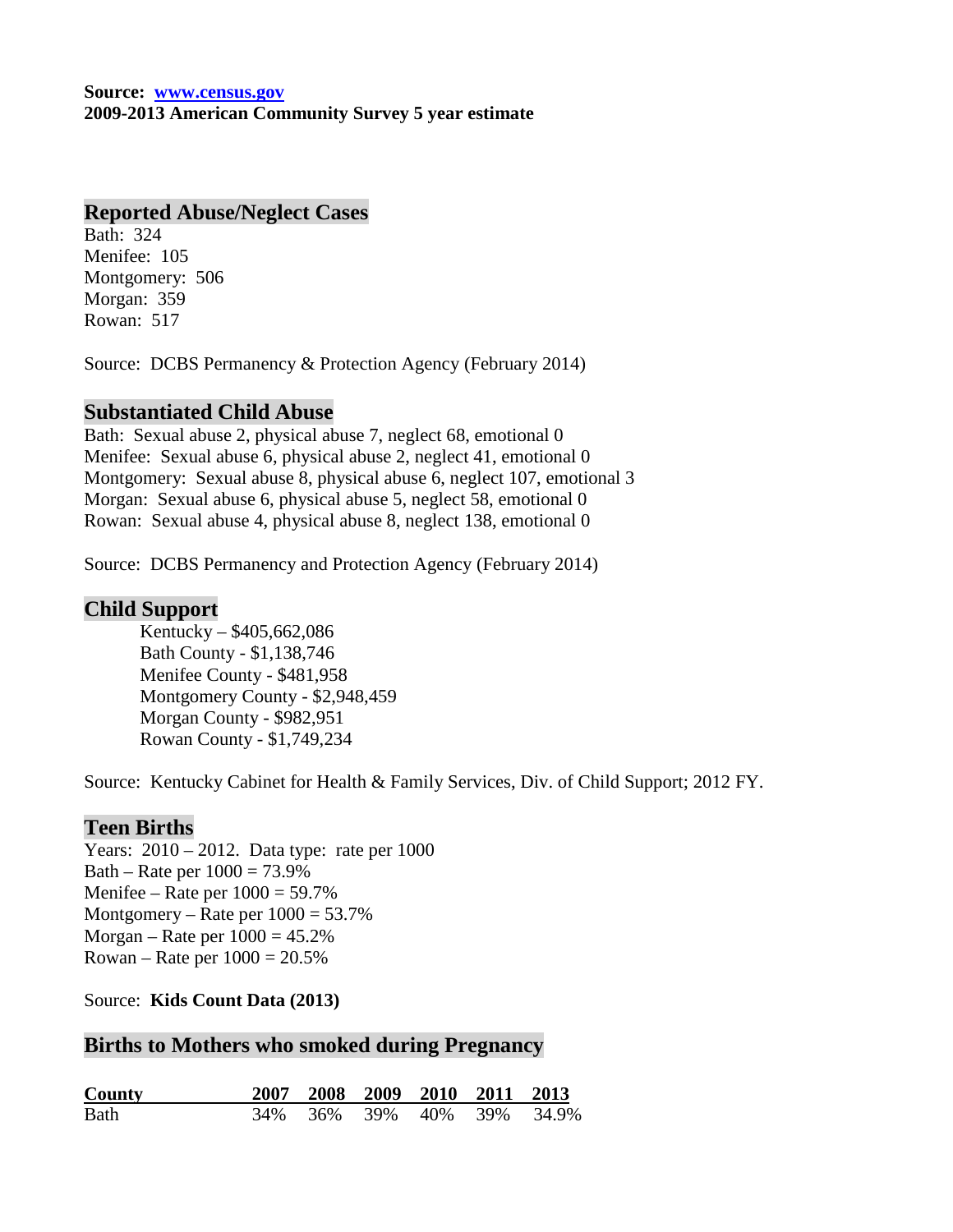| Menifee    |  |                          | 37\% 38\% 48\% 47\% 38\% 37.4\% |       |
|------------|--|--------------------------|---------------------------------|-------|
| Montgomery |  |                          | 33\% 33\% 30\% 27\% 28\% 22.8\% |       |
| Morgan     |  |                          | 31\% 35\% 36\% 36\% 31\% 31.1\% |       |
| Rowan      |  | 30\% 34\% 39\% 24\% 35\% |                                 | 30.4% |

#### Source: **Kids Count Data (2013) Low Birth Weight (Babies weighing less than 5.5 lbs. at birth)**

| County      | 2007 | 2008 | 2009 | 2010 | 2011 | 2013  |
|-------------|------|------|------|------|------|-------|
| <b>Bath</b> | 11%  | 11%  | 11%  | 10%  | 2%   | 10.4% |
| Menifee     | 12%  | 7%   | 11%  | 16%  | LNE  | 9.5%  |
| Montgomery  | 10%  | 10%  | 6%   | 11%  | 8%   | 9.0%  |
| Morgan      | 7%   | 9%   | 13%  | 11%  | 5%   | 7.3%  |
| Rowan       | 4%   | 7%   | 8%   | 8%   | 13%  | 9.7%  |

Source: **Kids Count Data (2013)**

### **Births to Mothers Receiving Early and Regular Prenatal Care**

| County     | 2007 | 2008 | 2009 | 2010 | 2011 |
|------------|------|------|------|------|------|
| Bath       | 70%  | 71%  | 69%  | 73%  | 71%  |
| Menifee    | 74%  | 80%  | 69%  | 67%  | 74%  |
| Montgomery | 71%  | 73%  | 73%  | 73%  | 77%  |
| Morgan     | 57%  | 68%  | 65%  | 56%  | 58%  |
| Rowan      | 78%  | 73%  | 75%  | 72%  | 65%  |

Source: Kids Count Data

#### **Licensed Child Care Facilities in the Gateway Service Area Bath – 5**

- Crossroads School Age Childcare (606-674-2101)
- Owingsville School Age Childcare (606-674-6314)
- Happy Trails Preschool (606-674-9810)
- Guardian Angels (606-683-2225)
- Owingsville First Church of God (606)-674-6321

#### **Menifee – 1**

• Rainbows and Lollipops (606-768-2022)

#### **Montgomery – 12**

- Shelia Maloney (859-497-0828)
- Camargo Elementary After School Program (859-497-8724)
- Mt. Sterling Before and After School Child Care (859-497-8724)
- Playground Station (859-497-9927)
- Mapleton Elementary After School Childcare (859-497-8724)
- Montgomery County Early Learning Center (859-497-6423)
- Tiny Blessings (859-499-0016)